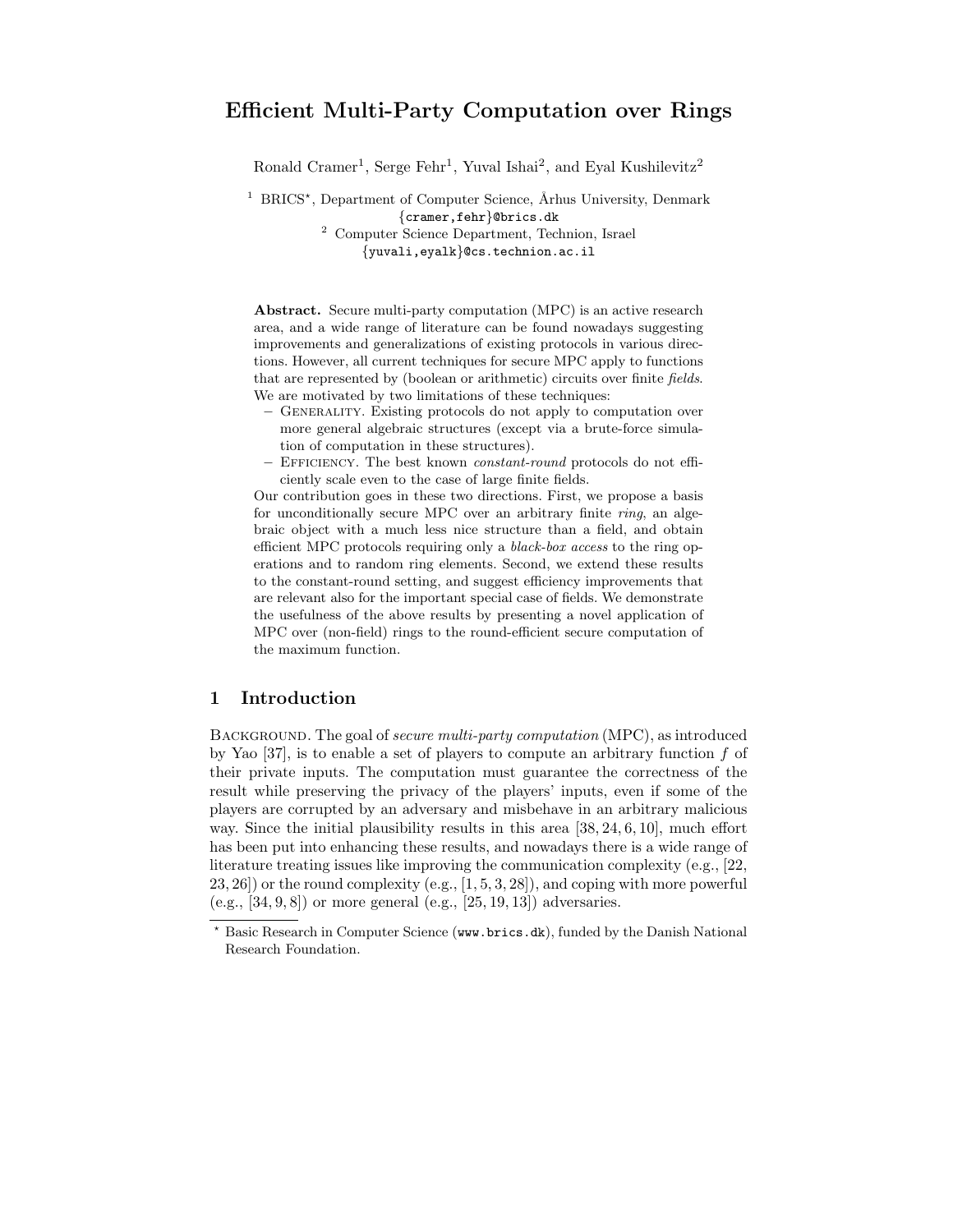#### 598 Ronald Cramer, Serge Fehr, Yuval Ishai, and Eyal Kushilevitz

A common restriction on all these results is that the function  $f$  is always assumed to be represented by an arithmetic circuit over a finite field, and hence all computations "take place" in this field. Thus, it is natural to ask whether MPC can also be efficiently implemented over a richer class of structures, such as arbitrary finite rings. This question makes sense from a theoretical point of view, where it may be viewed as a quest for minimizing the axioms on which efficient secure MPC can be based, but also from a practical point of view, since a positive answer would allow greater freedom in the representation of  $f$ , which in turn can lead to efficiency improvements. Unfortunately, general rings do not enjoy some of the useful properties of fields on which standard MPC protocols rely: non-zero ring elements may not have inverses (in fact, a ring may even not contain 1, in which case no element is invertible), there might exist zero-divisors, and the multiplication may not be commutative. Indeed, already over a relatively "harmless" ring like  $\mathbb{Z}_m$ , Shamir's secret sharing scheme [36], which serves as the standard building block for MPC, is not secure a-priori. For instance, if m is even and if  $p(X)$  is a polynomial over  $\mathbb{Z}_m$  hiding a secret s as its free coefficient, then the share  $s_2 = p(2)$  is odd if and only if the secret s is odd. Thus, even the most basic tools for secure MPC have to be modified before applying them to the case of rings. A step in this direction was taken in [18, 15], where additively homomorphic secret sharing schemes for arbitrary Abelian groups have been proposed. However, this step falls short of providing a complete solution to our problem (which in particular requires both addition and multiplication of shared secrets), and so the question of MPC over rings remains unanswered.

An additional limitation of current MPC techniques which motivates the current work is related to the efficiency of *constant-round* protocols. Without any restriction on the number of rounds, most protocols from the literature generalize smoothly to allow arithmetic computation over arbitrary finite fields. This is particularly useful for the case of "numerical" computations, involving integers or (finite-precision) reals; indeed, such computations can be naturally embedded into fields of a sufficiently large characteristic. However, in the constant-round setting the state of affairs is quite different. All known protocols for efficiently evaluating a circuit in a constant number of rounds [38, 5, 11, 32] are based on Yao's *garbled circuit* construction, which does not efficiently scale to arithmetic circuits over large fields.<sup>3</sup> The only constant-round protocols in the literature which do efficiently scale to arithmetic computation over large fields apply to the weaker computational models of formulas [1] or branching programs [29], and even for these models their complexity is (at least) quadratic in the representation size. Hence, there are no truly satisfactory solutions to the problem of constant-round MPC over general fields, let alone general rings.

<sup>&</sup>lt;sup>3</sup> It is obviously possible to apply the brute-force approach of simulating each field operation by a boolean circuit computing it. However, this approach is unsatisfactory both from a theoretical point of view (as its complexity grows super-linearly in the length of a field element) and from a practical point of view. The same objection applies to the implementation of ring operations using field or boolean operations.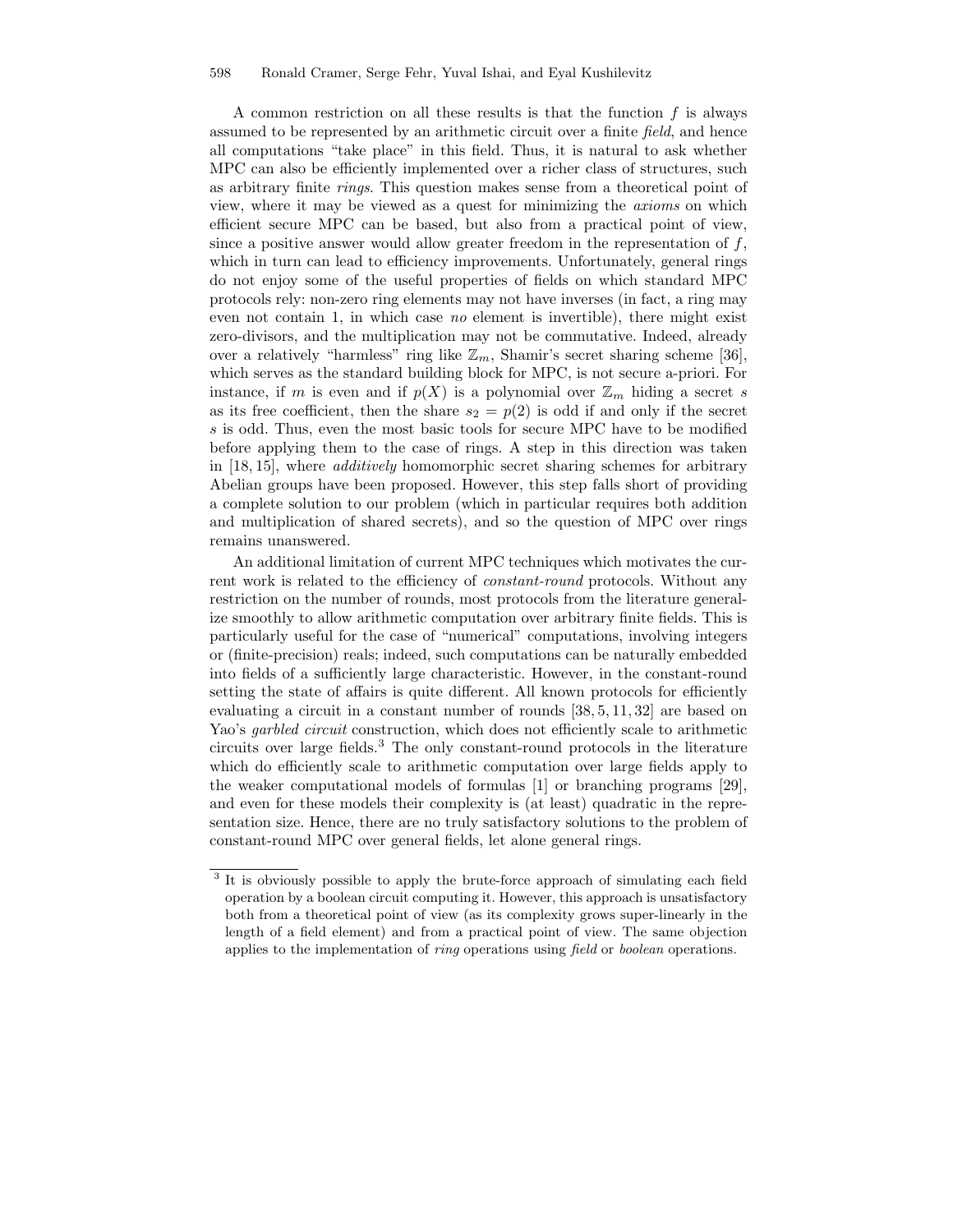OUR RESULTS. In this paper, we propose a basis for obtaining unconditionally secure MPC over arbitrary finite rings. In particular, we present an efficient MPC protocol that requires only black-box access to the ring operations (addition, subtraction, and multiplication) and the ability to sample random ring elements. It is perfectly secure with respect to an active adversary corrupting up to  $t < n/3$ of the n players, and its complexity is comparable to the corresponding fieldbased solutions. This is a two-fold improvement over the classical field-based MPC results. It shows that MPC can be efficiently implemented over a much richer class of structures, namely arbitrary finite rings, and it shows that there exists in fact one "universal" protocol that works for any finite ring (and field). Finally, the tools we provide can be combined with other work on MPC, and hence expand a great body of work on MPC to rings.

On the constant-round front, we make two distinct contributions. First, we show that the feasibility of MPC over black-box rings carries over to the constantround setting.<sup>4</sup> To this end, we formulate and utilize a *garbled branching program* construction, based on a recent randomization technique from [29]; however, as the algebraic machinery which was originally used in its analysis does not apply to general rings, we provide a combinatorially-oriented presentation and analysis which may be of independent interest. As a second contribution, we suggest better ways for evaluating natural classes of arithmetic formulas and branching programs in a constant number of rounds. In particular, we obtain protocols for small-width branching programs and balanced formulas in which the communication complexity is nearly linear in their size. The former protocols are based on the garbled branching program construction, and the latter on a combination of a complexity result from [12] with a variant of randomization technique from [3]. While the main question in this context (namely, that of obtaining efficient constant-round protocols for arithmetic circuits) remains open, our techniques may still provide the best available tools for efficiently realizing "numerical" MPC tasks that arise in specific applications. Furthermore, these techniques may also be beneficial in the two-party setting of [35] (via the use of a suitable homomorphic encryption scheme) and in conjunction with computationally-secure MPC (using, e.g., [14]).

We conclude with an example for the potential usefulness of secure MPC over non-field rings. Specifically, we show how to efficiently compute the maximum of n integers with better round complexity than using alternative approaches.

Organization. Section 2 deals with the model. The main body of the paper has two parts corresponding to our two main contributions: the first deals with general MPC over rings (Section 3) and the other concentrates on constantround protocols (Section 4). Finally, in Section 5 we describe an application of MPC over non-field rings. A longer version of this paper, which in particular contains some proofs that were omitted from this version, can be found in [16].

<sup>4</sup> This is not clear a-priori, and in fact most randomization techniques used in the context of constant-round MPC  $(e.g., [1, 20, 3, 28])$  clearly do not apply to this more general setting.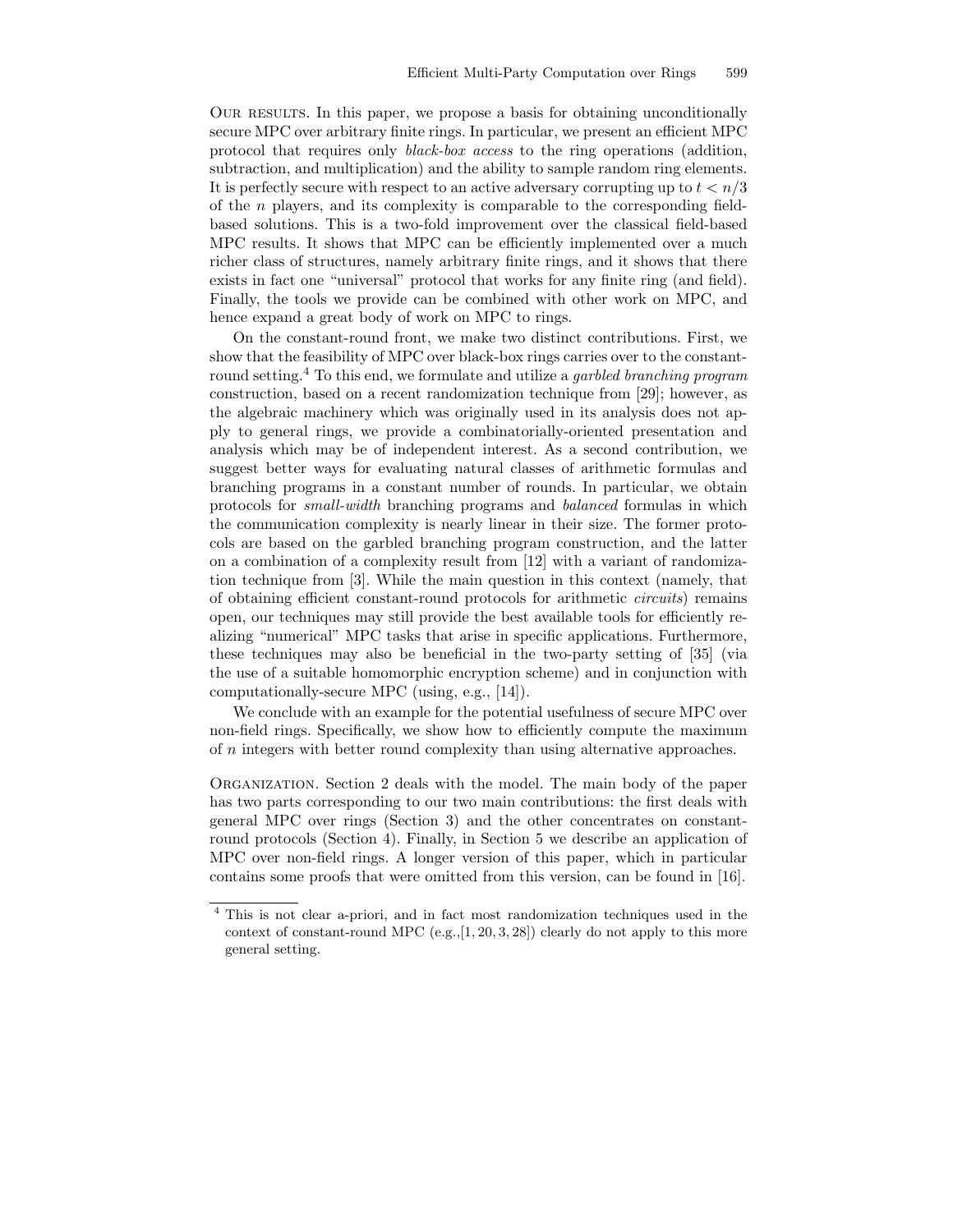# 2 Model

We consider the *secure-channels model*, as introduced in  $[6, 10]$ , where a set  $\mathcal{P} = \{P_1, \ldots, P_n\}$  of *n* players is connected by bilateral, synchronous, reliable secure channels. For the case of constant-round secure computation, a broadcast channel is also assumed to be available, while it has to be implemented otherwise. Our goal is to obtain a protocol for securely computing a function given by an arithmetic circuit over an arbitrary ring R. (In Section 4 we will also be interested in functions represented by formulas and branching programs over a ring  $R$ .) By default, we consider unconditional or perfect security against an adaptive, active adversary. The reader is referred to, e.g., [7] for a definition of secure protocols in this setting. Such a protocol is *black-box* if: (1) its description is independent of  $R$ and it only makes black-box calls to the ring operations (addition, subtraction and multiplication) and to random ring elements; and (2) its security holds regardless of the underlying ring  $R$ , in the sense that each adversary attacking the protocol admits a simulator having only a black-box access to R.

# 3 Multi-Party Computation over Rings

### 3.1 Mathematical Preliminaries

We assume the reader to be familiar with basic concepts of group and ring theory. However, we also make use of the notions of a module and of an algebra, which we briefly introduce here. Let  $\Lambda$  be a commutative ring with 1. An (additive) Abelian group G is called a  $\Lambda$ -module if a number multiplication  $\Lambda \times G \to G$ ,  $(\lambda, a) \mapsto \lambda \cdot a$ is given such that  $1 \cdot a = a$ ,  $\lambda \cdot (a+b) = (\lambda \cdot a) + (\lambda \cdot b)$ ,  $(\lambda + \mu) \cdot a = (\lambda \cdot a) + (\mu \cdot a)$ and  $(\lambda \cdot \mu) \cdot a = \lambda \cdot (\mu \cdot a)$  for all  $\lambda, \mu \in \Lambda$  and  $a, b \in G$ . Hence, loosely speaking, a module is a vector space over a ring (instead of over a field). An arbitrary ring R is called a  $\Lambda$ -algebra if (the additive group of) R is a  $\Lambda$ -module and  $(\lambda \cdot a) \cdot b = \lambda \cdot (a \cdot b) = a \cdot (\lambda \cdot b)$  holds for all  $\lambda \in \Lambda$  and  $a, b \in R$ . For example, every Abelian group G is a  $\mathbb{Z}$ -module and every ring R is a  $\mathbb{Z}$ -algebra; the number multiplication is given by  $0 \cdot a = 0$ ,  $\lambda \cdot a = a + \cdots + a$  ( $\lambda$  times) if  $\lambda > 0$ , and  $\lambda \cdot a = -((-\lambda) \cdot a)$  if  $\lambda < 0$ . We also write  $\lambda a$  or  $a\lambda$  instead of  $\lambda \cdot a$ .

### 3.2 Span Programs over Rings and Linear Secret Sharing

Monotone span programs over (finite) fields were introduced in [30] and turned out to be in a one-to-one correspondence to linear secret sharing schemes (over finite fields). This notion was extended in [15] to monotone span programs over (possibly infinite) rings, and it was shown that integer span programs, i.e. span programs over  $\mathbb{Z}$ , have a similar correspondence to *black-box* secret sharing (over arbitrary Abelian groups). We briefly recall some definitions and observations.

**Definition 1.** A subset  $\Gamma$  of the power set  $2^{\mathcal{P}}$  of  $\mathcal{P}$  is called an access structure on P if  $\emptyset \notin \Gamma$  and if  $\Gamma$  is closed under taking supersets:  $A \in \Gamma$  and  $A' \supseteq A$ implies that  $A' \in \Gamma$ . A subset A of  $2^{\mathcal{P}}$  is called an adversary structure on P if its complement  $A^c = 2^{\mathcal{P}} \setminus A$  is an access structure.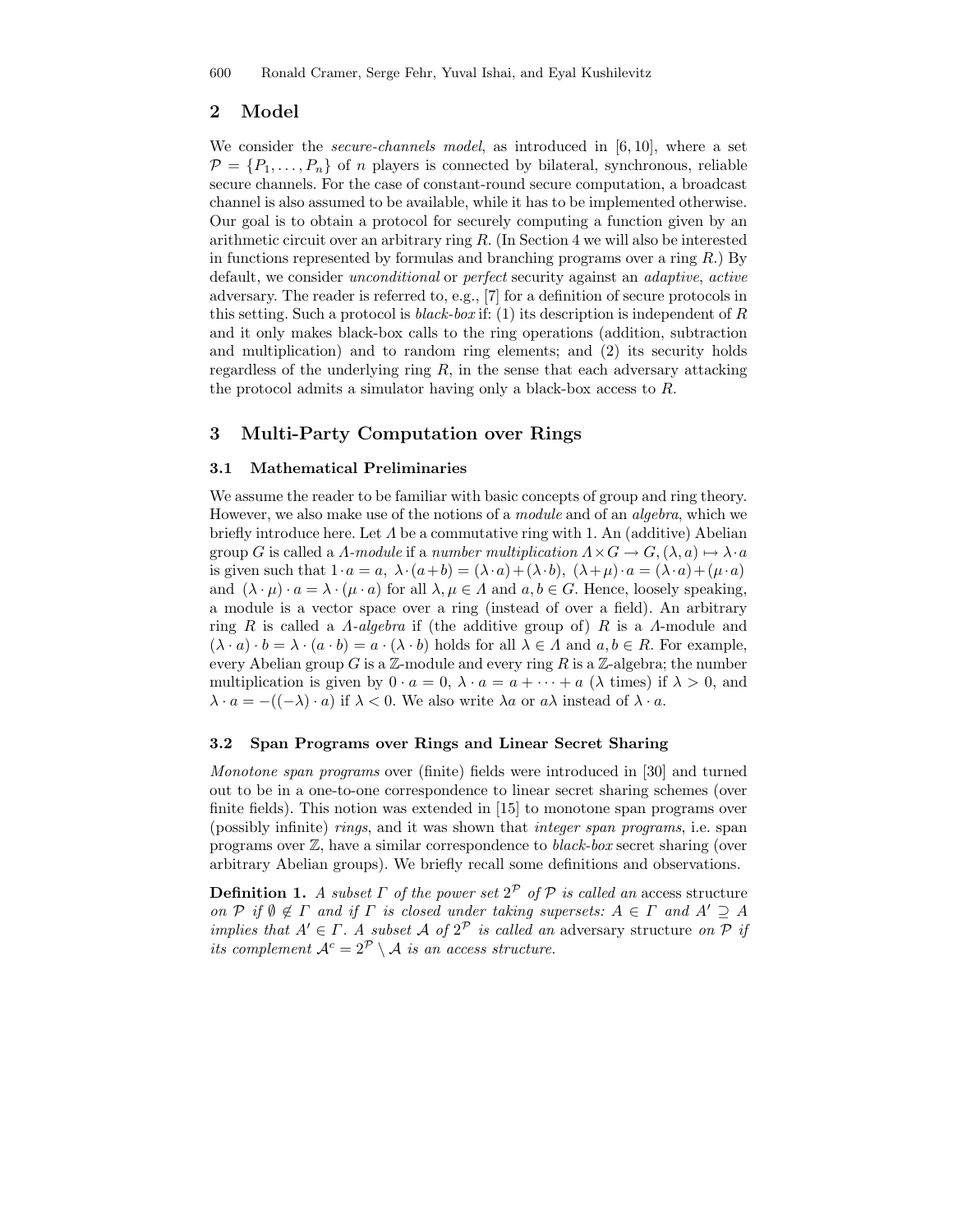Let  $\Lambda$  be an arbitrary (not necessarily finite) commutative ring with 1. Consider a matrix M over  $\Lambda$  with, say, d rows and e columns (this will be denoted as  $M \in \Lambda^{d \times e}$ , a labeling function  $\psi : \{1, \ldots, d\} \to \mathcal{P}$  and the target vector  $\varepsilon = (1, 0, \ldots, 0)^T \in \Lambda^e$ . The function  $\psi$  labels each row of M with a number corresponding to one of the players. If  $A \subseteq \mathcal{P}$  then  $M_A$  denotes the restriction of M to those rows i with  $\psi(i) \in A$ , and, similarly, if **x** denotes an arbitrary d-vector then  $x_A$  denotes the restriction to those coordinates i with  $\psi(i) \in A$ . In case  $A = \{P_i\}$ , we write  $M_i$  and  $\mathbf{x}_i$  instead of  $M_A$  and  $\mathbf{x}_A$ . Finally, im( $\cdot$ ) denotes the image and  $\ker(\cdot)$  the kernel (or null-space) of a matrix.

**Definition 2.** Let  $\mathcal{M} = (\Lambda, M, \psi, \varepsilon)$  be a quadruple as above, and let  $\Gamma$  be an access structure on P. Then, M is called a  $(\text{monotone})^5$  span program (over  $\Lambda$ ) for the access structure  $\Gamma$ , or, alternatively, for the adversary structure  $\mathcal{A} = \Gamma^c$ , *if for all*  $A \subseteq \mathcal{P}$  *the following holds.* 

- If  $A \in \Gamma$ , then  $\varepsilon \in \text{im}(M_A^T)$ , and
- if  $A \notin \Gamma$ , then there exists  $\kappa = (\kappa_1, \ldots, \kappa_e)^T \in \text{ker}(M_A)$  with  $\kappa_1 = 1$ .

If  $\Lambda = \mathbb{Z}$  then M is called an integer span program, ISP for short. Finally, size( $\mathcal{M}$ ) is defined as d, the number of rows of M.

By basic linear algebra, the existence of  $\kappa \in \text{ker}(M_A)$  with  $\kappa_1 = 1$  implies that  $\varepsilon \notin \text{im}(M_A^T)$ , however the other direction generally only holds if  $A$  is a field.

Let G be an arbitrary finite Abelian group that can be seen as a  $\Lambda$ -module. As a consequence, it is well defined how a matrix over  $\Lambda$  acts on a vector with entries in G. Then, a span program  $\mathcal{M} = (\Lambda, M, \psi, \varepsilon)$  for an access structure  $\Gamma$ gives rise to a secret sharing scheme for secrets in  $G$ :

To share  $s \in G$ , the dealer chooses a random vector  $\mathbf{b} = (b_1, \ldots, b_e)^T \in G^e$  of group elements with  $b_1 = s$ , computes  $s = Mb$  and, for every player  $P_i \in \mathcal{P}$ , hands  $s_i$  (privately) to  $P_i$ . This is a secure sharing of s, with respect to the access structure Γ. Namely, if  $A \in \Gamma$  then there exists an (A-dependent) vector  $\lambda$ , with entries in A, such that  $M_A^T \lambda = \varepsilon$ . It follows that s can be reconstructed from  $s_A$ by  $\mathbf{s}_A^T \boldsymbol{\lambda} = (M_A \mathbf{b})^T \boldsymbol{\lambda} = \mathbf{b}^T M_A^T \boldsymbol{\lambda} = \mathbf{b}^T \boldsymbol{\varepsilon} = s$ . On the other hand, if  $A \notin \Gamma$  then there exists an (A-dependent) vector  $\kappa \in \Lambda^e$  with  $M_A \kappa = 0$  and  $\kappa_1 = 1$ . For arbitrary  $s' \in G$  define  $s' = M(b + \kappa(s' - s))$ . The secret defined by s' equals s', while on the other hand  $\mathbf{s}'_A = \mathbf{s}_A$ . Hence, the assignment  $\mathbf{b}' = \mathbf{b} + \kappa(s' - s)$ provides a bijection between the random coins (group elements) consistent with  $s_A$  and s and those consistent with  $s_A$  and s'. This implies (perfect) privacy.

Note that since every Abelian group  $G$  is a  $\mathbb{Z}$ -module, an *ISP* gives rise to a black-box secret sharing scheme [15]. Furthermore, the above applies in particular to (the additive group of) a ring R which can be seen as a  $\Lambda$ -algebra.

#### 3.3 Multiplicative Span Programs and Secure MPC

The multiplication property for a span program over a field has been introduced in [13]. It essentially requires that the product of two shared secrets can be written as a linear combination of locally computable products of shares. However,

<sup>&</sup>lt;sup>5</sup> Since we consider only *monotone* span programs, we omit the word "monotone".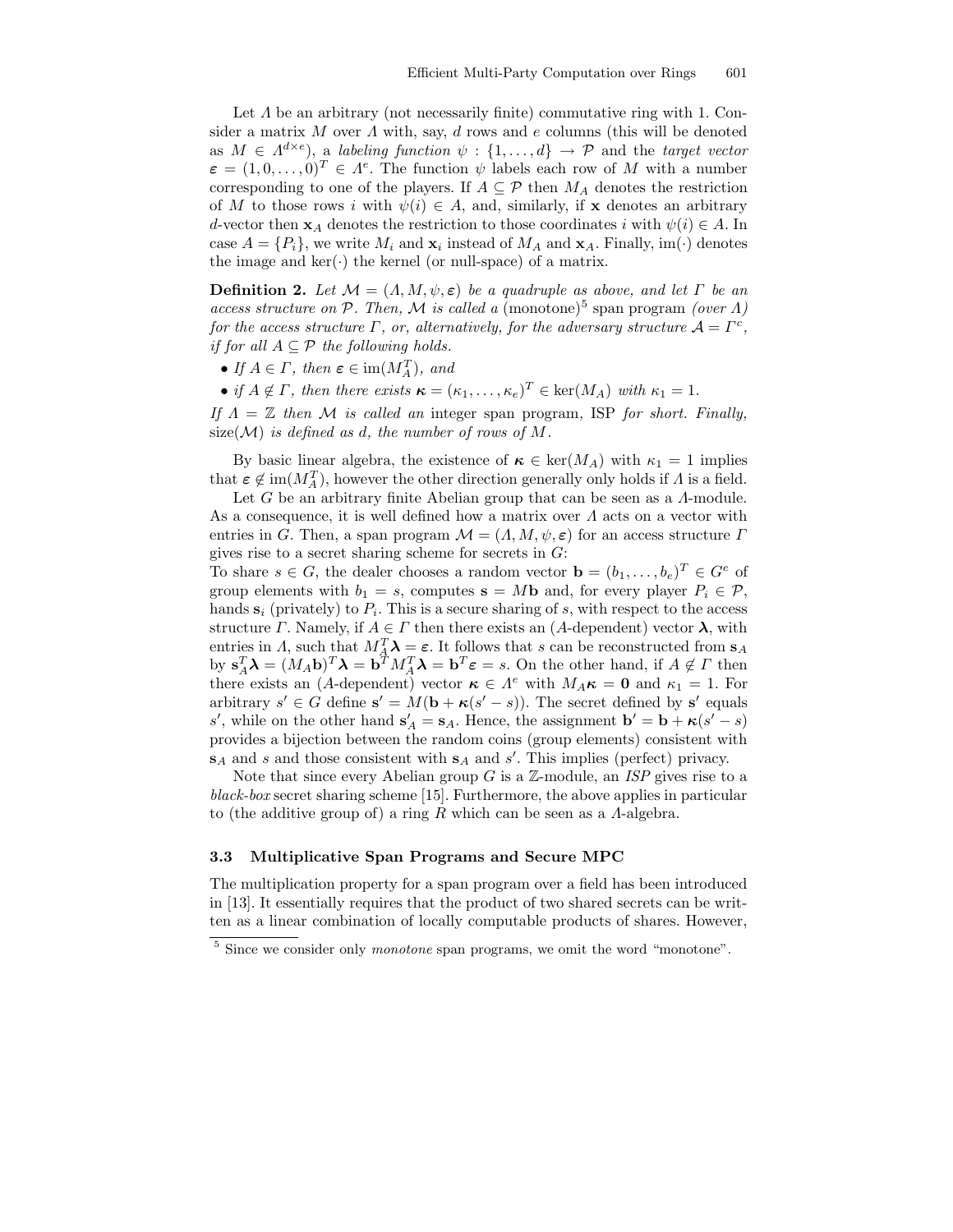in our setting (where, given the span program, it is not clear from what ring  $R$ the secret and the shares will be sampled), we define the multiplication property as a sole property of the span program.

Let  $\Lambda$  be a commutative ring with 1, and let  $\mathcal{M} = (\Lambda, M, \psi, \varepsilon)$  be a span program over  $\Lambda$  for an adversary structure  $\mathcal{A}$ .

**Definition 3.** The span program  $\mathcal M$  is called multiplicative if there exists a block-diagonal matrix  $D \in \Lambda^{d \times d}$  such that  $M^TDM = \epsilon \epsilon^T$ , where block-diagonal is to be understood as follows. Let the rows and columns of D be labeled by  $\psi$ , then the non-zero entries of D are collected in blocks  $D_1, \ldots, D_n$  such that for every  $P_i \in \mathcal{P}$  the rows and columns in  $D_i$  are labeled by  $P_i$ .

M is called strongly multiplicative if, for every player set  $A \in \mathcal{A}$ , M restricted to the complement  $A^c$  of A is multiplicative.

As in the case of span programs over fields (see [13]), for every adversary structure A there exists a (strongly) multiplicative span program  $\mathcal M$  over  $\Lambda$  for A if and only if A is  $Q^2$  ( $Q^3$ ), meaning that no two (three) sets of A cover the whole player set  $\mathcal{P}$  [25]. Furthermore, there exists an efficient procedure to transform any span program M over  $\Lambda$  for a  $Q^2$  adversary structure A into a multiplicative span program  $\mathcal{M}'$  (over  $\Lambda$ ) for the same adversary structure  $\mathcal{A}$ , such that the size of  $\mathcal{M}'$  is at most twice the size of  $\mathcal{M}$ .<sup>6</sup>

Similarly to the field case, the multiplication property allows to securely compute a sharing of the product of two shared secrets. Indeed, let R be a finite ring which can be seen as a *Λ*-algebra, and let  $\mathbf{s} = M\mathbf{b}$  and  $\mathbf{s}' = M\mathbf{b}'$ be sharings of two secrets  $s, s' \in R$ . Then, the product ss' can be written as  $ss' = \mathbf{b}^T \varepsilon \varepsilon^T \mathbf{b}' = \mathbf{b}^T M^T D M \mathbf{b}' = (M \mathbf{b})^T D M \mathbf{b}' = \mathbf{s}^T D \mathbf{s}' = \sum_i \mathbf{s}_i^T D_i \mathbf{s}_i', \text{ i.e.,}$ by the special form of  $D$ , as the sum of locally computable values. Hence the multiplication protocol from [23] can be applied: To compute securely a sharing  $\mathbf{s}'' = M\mathbf{b}''$  of the product ss', every player  $P_i$  shares  $p_i = \mathbf{s}_i^T D_i \mathbf{s}'_i$ , and then every player  $P_i$  adds up its shares of  $p_1, \ldots, p_n$ , resulting in  $P_i$ 's share  $\mathbf{s}''_i$  of  $ss'$ .

Given a multiplicative span program over  $\Lambda$  for a  $Q^2$  adversary structure  $\mathcal A$ (where the multiplication property can always be achieved according to a remark above), it follows that if R is a  $\Lambda$ -algebra, then any circuit over R can be computed securely with respect to a passive adversary that can (only) eavesdrop the players of an arbitrary set  $A \in \mathcal{A}$ . Namely, every player shares its private input(s) using the secret sharing scheme described in Section 3.2, and then the circuit is securely evaluated gate by gate, the addition gates non-interactively based on the homomorphic property of the secret sharing scheme, and the multiplication gates using the above mentioned multiplication protocol. Finally, the (shared) result of the computation is reconstructed. We sketch in Section 3.4 how to achieve security against an active  $Q^3$  adversary. Note that a broadcast channel can be securely implemented using, e.g., [21]. All in all, this proves

 $6$  A similar result concerning the *strong* multiplication property is not known to exist, not even in the field case.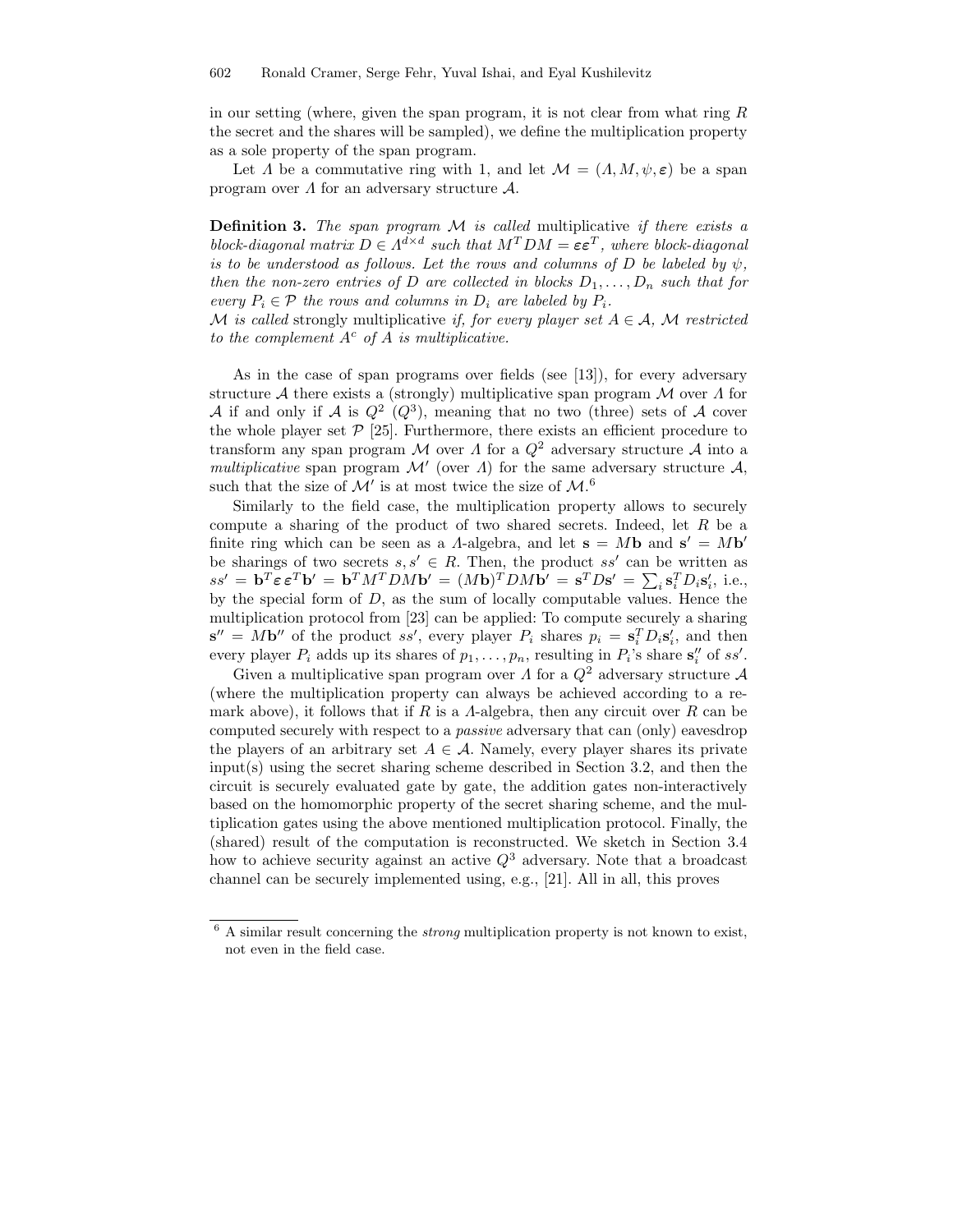**Theorem 1.** Let  $\Lambda$  be a commutative ring with 1, and let  $\mathcal M$  be a (strongly)<sup>7</sup> multiplicative span program over  $\Lambda$  for a  $Q^3$  adversary structure A. Then there exists an A-secure MPC protocol to evaluate any arithmetic circuit C over an arbitrary finite ring R which can be seen as a Λ-algebra.

Concerning efficiency, the communication complexity of the MPC protocol (in terms of the number of ring elements to be communicated) is polynomial in n, in the size of  $M$ , and in the number of multiplication gates in  $C$ .

**Corollary 1.** Let M be a (strongly) multiplicative ISP for a  $Q^3$  adversary structure A. Then there exists an A-secure black-box MPC protocol to evaluate any arithmetic circuit C over an arbitrary finite ring R.

The black-box MPC result from Corollary 1 exploits the fact that every ring R is a Z-algebra.<sup>8</sup> If, however, additional information about R is given, it might be possible to view R as an algebra over another commutative ring  $\Lambda$  with 1. For example, if the exponent  $\ell$  of (the additive group of) R is given, then we can exploit the fact that R is an algebra over  $\Lambda = \mathbb{Z}_{\ell}$ . In many cases, this leads to smaller span programs and thus to more efficient MPC protocols than in the black-box case. For instance, if the exponent of  $R$  is a prime  $p$  then  $R$  is an algebra over the field  $\mathbb{F}_n$ , and we can apply standard techniques to derive span programs over  $\mathbb{F}_p$  (or an extension field). If the exponent  $\ell$  is not prime but, say, square-free, we can use Chinese Remainder Theorem to construct suitable span programs. See also Proposition 1 for the case of a threshold adversary structure.

### 3.4 Achieving Security Against an Active Adversary

Following the paradigm of [13], security against an active adversary can be achieved by means of a linear distributed commitment and three corresponding auxiliary protocols: a commitment transfer protocol (CTP), a commitment sharing protocol (CSP) and a commitment multiplication protocol (CMP). A linear distributed commitment allows a player to commit to a secret, however, in contrast to its cryptographic counterpart, a distributed commitment is perfectly hiding and binding. A CTP allows to transfer a commitment for a secret from one player to another, a CSP allows to share a committed secret in a verifiable way such that the players will be committed to their shares, and a CMP allows to prove that three committed secrets s, s' and s'' satisfy the relation  $s'' = ss'$ , if this is indeed the case. These protocols allow to modify the passively secure MPC protocol, sketched in Section 3.3, in such a way that at every stage of the MPC every player is committed to its current intermediary results. This guarantees detection of dishonest behaviour and thus security against an active adversary. It is straightforward to verify that the field based solutions of [13] can be extended

<sup>7</sup> Perfect security requires a strongly-multiplicative span program, while an (ordinary) multiplicative span program is sufficient for unconditional security (see Section 3.4).

 $8$  Note that the corresponding number multiplication can *efficiently* be computed using standard "double and add", requiring only black-box access to the addition in R.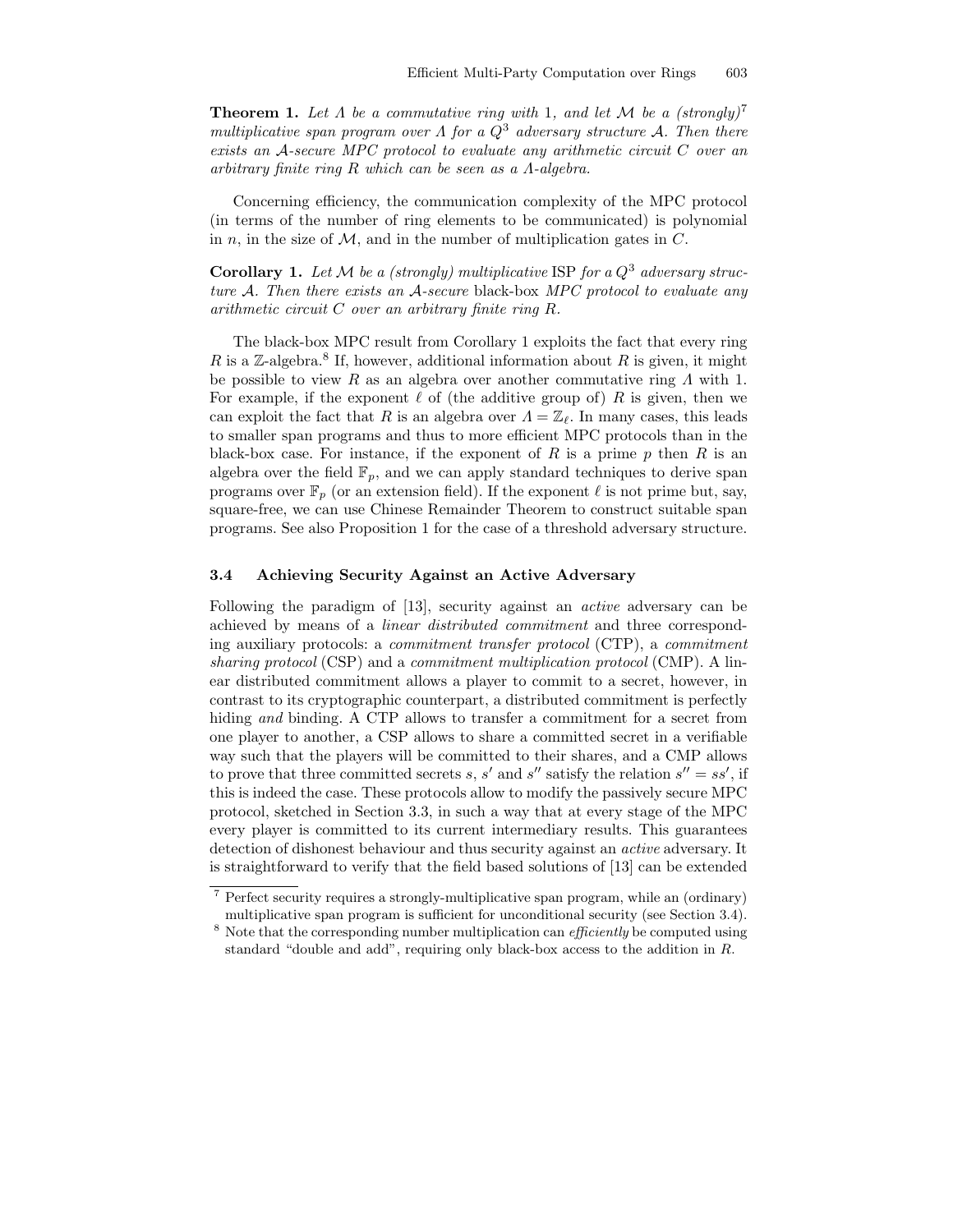to our more general setting of MPC over an arbitrary ring (please consult the full version [16] for a more detailed description). As in [13], the *perfectly* secure CMP requires a *strongly multiplicative* span program whereas an ordinary span program suffices for unconditional security.

#### 3.5 Threshold Black-Box MPC

Consider a threshold adversary structure  $\mathcal{A}_{t,n} = \{A \subseteq \mathcal{P} : |A| \leq t\}$  with  $0 < t < n$ .

**Proposition 1.** Let  $\Lambda$  be a commutative ring with 1. Assume there exist units  $\omega_1, \ldots, \omega_n \in \Lambda$  such that all pairwise differences  $\omega_i - \omega_j$  ( $i \neq j$ ) are invertible as well. Then there exists a span program  $\mathcal{M} = (\Lambda, M, \psi, \varepsilon)$  for  $\mathcal{A}_{t,n}$  of size n, which is (strongly) multiplicative if and only if  $t < n/2$  ( $t < n/3$ ): the *i*-th row of M is simply  $(1, \omega_i, \omega_i^2, \ldots, \omega_i^t)$ , labeled by  $P_i$ , and  $\varepsilon = (1, 0, \ldots, 0)^T \in \Lambda^{t+1}$ .

The resulting secret sharing scheme (with the secret and shares sampled from a  $\Lambda$ -module G), formally coincides with the well known Shamir scheme [36], except that the interpolation points  $\omega_1, \ldots, \omega_n$  have to be carefully chosen (from  $\Lambda$ ). The security of this generalized Shamir scheme has been proven in [18, 17]. A full proof of Proposition 1 that includes the claim concerning the (strong) multiplication property can be found in the full version [16].

To achieve black-box MPC over an arbitrary finite ring  $R$ , it suffices, by Corollary 1, to have a (strongly multiplicative) ISP for  $A_{t,n}$ . Unfortunately, the ring  $\Lambda = \mathbb{Z}$  does not fulfill the assumption of Proposition 1 (except for  $n = 1$ ), and hence Proposition 1 does not provide the desired ISP. However, by Lemma 1 below, it is in fact sufficient to provide a span program over an *extension ring* Λ of Z, as it guarantees that any such span program can be "projected" to an ISP. <sup>9</sup> The remaining gap is then closed in Lemma 2 by exhibiting an extension ring  $\Lambda$  of  $\mathbb Z$  that satisfies the assumption of Proposition 1.

**Lemma 1.** Let  $f(X) \in \mathbb{Z}[X]$  be a monic, irreducible polynomial of non-zero degree m, and let  $\Lambda$  be the extension ring  $\Lambda = \mathbb{Z}[X]/(f(X))$  of  $\mathbb{Z}$ . Then, any span program  $M$  over  $\Lambda$  can be (efficiently) transformed into an integer span program M for the same adversary structure such that  $size(\mathcal{M}) = m \cdot size(\mathcal{M})$ . Furthermore, if M is (strongly) multiplicative then this also holds for  $\overline{\mathcal{M}}$ .

The first part of this lemma appeared in [15]. A full proof of Lemma 1, also covering the multiplication property, can be found in the full version [16]. For a proof of Lemma 2 below we refer to [18].

<sup>&</sup>lt;sup>9</sup> Alternatively, one could also "lift" R to an extension ring  $S \supseteq R$  which can be seen as an algebra over  $\Lambda \supseteq \mathbb{Z}$ , and then do the MPC over S, using some mechanism that ensures that the inputs come from the smaller ring  $R$ . This approach, which has also been used in [18] in the context of secret sharing over arbitrary Abelian groups, would lead to a somewhat more efficient implementation of the MPC protocols; however, we feel that our approach serves better conceptual simplicity.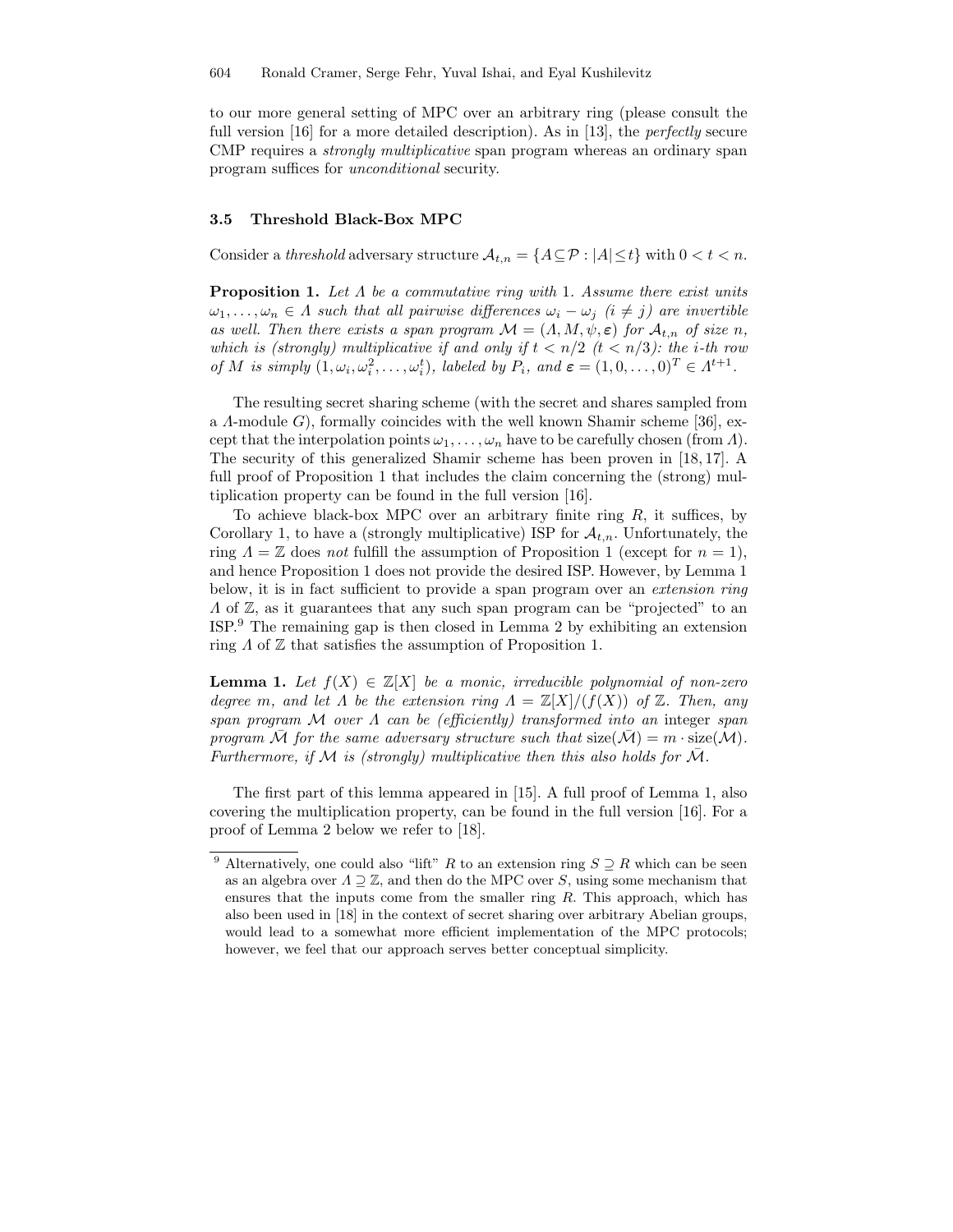**Lemma 2.** Consider the polynomials  $\omega_i(X) = 1 + X + \cdots + X^{i-1} \in \mathbb{Z}[X]$  for  $i = 1, \ldots, n$ . Then  $\omega_1(X), \ldots, \omega_n(X)$  and all pairwise differences  $\omega_i(X) - \omega_i(X)$  $(i \neq j)$  are invertible modulo the cyclotomic polynomial  $\Phi_q(X) = 1 + X + \cdots$  $X^{q-1} \in \mathbb{Z}[X]$ , where q is a prime greater than n.

Hence, if  $t < n/3$  then by Proposition 1 there exists a strongly-multiplicative span program M for  $\mathcal{A}_{t,n}$  over the extension ring  $\Lambda = \mathbb{Z}[X]/(\Phi_a(X))$  where  $q > n$ . The size of M is n, and q can be chosen linear in n by Bertrand's Postulate. Together with Lemma 1, this implies a strongly-multiplicative ISP of size  $O(n^2)$ , and hence Corollary 1 yields

**Corollary 2.** For  $t < n/3$ , there exists an  $A_{t,n}$ -secure black-box MPC protocol to evaluate any arithmetic circuit C over an arbitrary finite ring R.

A threshold ISP of size  $O(n \log n)$  was presented in [15] (and proven optimal). As this construction too is related to Shamir's scheme, it is not hard to see that also this ISP is (strongly) multiplicative if and only if  $t < n/2$  ( $t < n/3$ ). Hence, it gives rise to another instantiation of the MPC protocol claimed in Corollary 2. Its communication complexity turns out to coincide asymptotically with the classical protocols of  $[6, 2, 22]$ , up to a possible loss of a factor  $\log n$ , which is due to the fact that over *large* fields there exist threshold span programs of size n. Furthermore, our protocol is compatible with improvements to the communication complexity of non-black-box MPC over fields [27, 26].

# 4 Constant-Round Protocols

In this section we present constant-round MPC protocols over arbitrary rings. Our motivation is twofold. First, we complement the results of the previous section by showing that they carry over in their full generality to the constant-round setting. This does not immediately follow from previous work in the area. Second, we point out some improvements and simplifications to previous constant-round techniques, which also have relevance to the special case of fields. In particular, we obtain constant-round protocols for small-width branching programs and balanced formulas in which the communication complexity is nearly linear in their size.

### 4.1 Randomizing Polynomials over Rings

The results of the previous section may be viewed as providing a general "compiler", taking a description of an arithmetic circuit  $C$  over some ring  $R$  and producing a description of an MPC protocol for the functionality prescribed by C. While the communication complexity of the resultant protocol is proportional to the size of C, its round complexity is proportional to its multiplicative depth.<sup>10</sup>

 $10$  Multiplicative depth is defined similarly to ordinary circuit depth, except that addition gates and multiplications by constant do not count.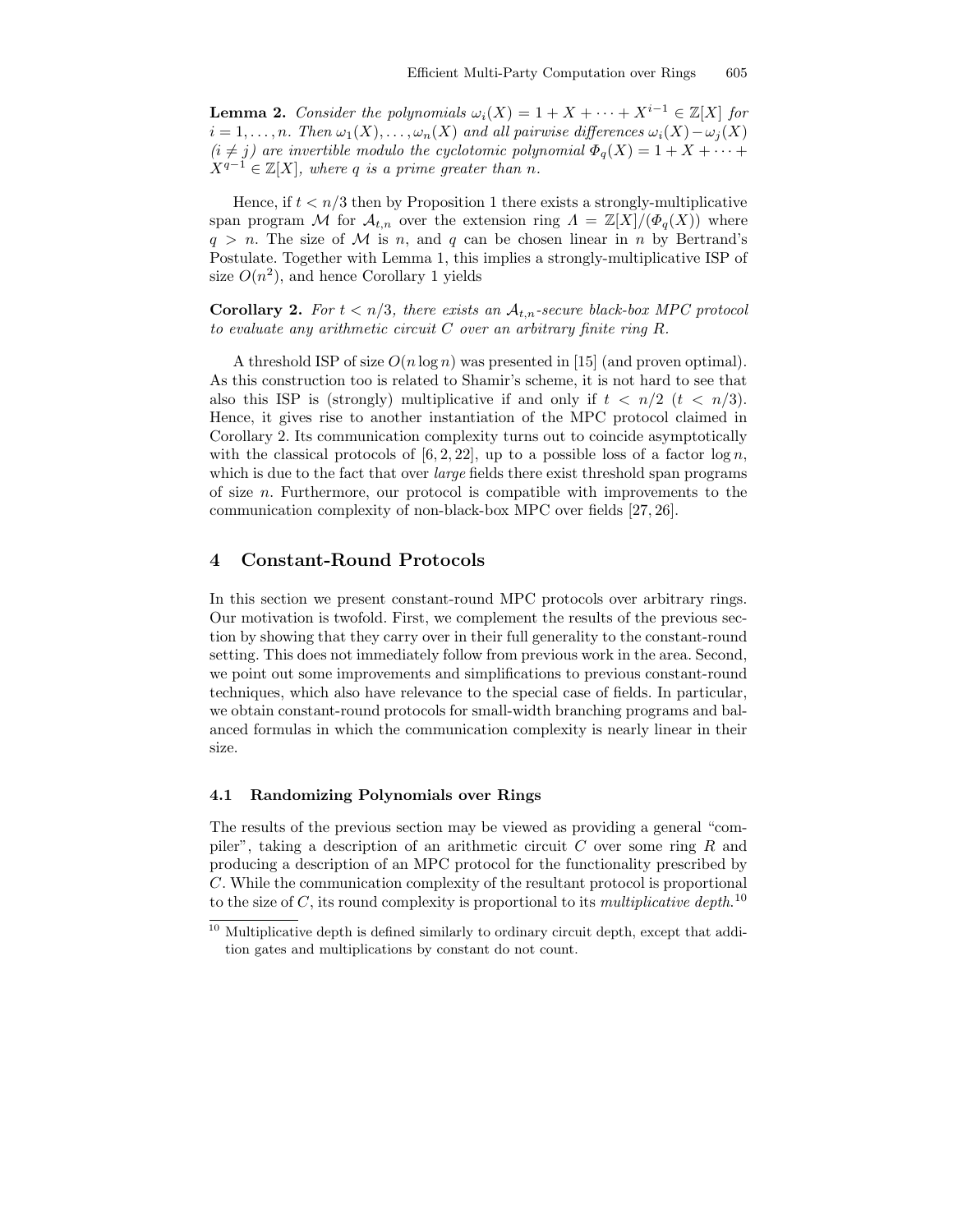In particular, constant-degree polynomials over  $R$  can be securely evaluated in a constant number of rounds using black-box access to  $R$ . The notion of randomizing polynomials, introduced in [28], provides a convenient framework for representing complex functions as low-degree polynomials, thereby allowing their round-efficient secure computation. In the following we generalize this notion to apply to any function  $f: \mathbb{R}^n \to D$ , where R is an arbitrary ring and D is an arbitrary set.<sup>11</sup>

A randomizing polynomials vector over the ring R is a vector  $p = (p_1, \ldots, p_s)$ of s multivariate polynomials over R, each acting on the same  $n + m$  variables  $x = (x_1, \ldots, x_n)$  and  $r = (r_1, \ldots, r_m)$ . The variables x are called *inputs* and  $r$  are called *random inputs*. The *complexity* of  $p$  is the total number of inputs and outputs (i.e.,  $s + n + m$ ). Its *degree* is defined as the maximal degree of its s entries, where both ordinary inputs and random inputs (but not constants) count towards the degree.<sup>12</sup>

Representation of a function f by p is defined as follows. For any  $x \in R^n$ , let  $P(x)$  denote the *output distribution* of  $p(x, r)$ , induced by a uniform choice of  $r \in \mathbb{R}^m$ . Note that for any input x,  $P(x)$  is a distribution over s-tuples of ring elements. We say that  $p$  represents a function  $f$  if the output distribution  $P(x)$  is "equivalent" to the function value  $f(x)$ . This condition is broken into two requirements, correctness and privacy, as formalized below.

**Definition 4.** A randomizing polynomials vector  $p(x,r)$  is a said to represent the function  $f: R^n \to D$  if the following requirements hold:

- CORRECTNESS. There exists an efficient<sup>13</sup> reconstruction algorithm which, given only a sample from  $P(x)$ , can correctly compute the output value  $f(x)$ .
- PRIVACY. There exists an efficient simulator which, given the output value  $f(x)$ , can emulate the output distribution  $P(x)$ .

We will also consider the relaxed notion of  $\delta$ -correct randomizing polynomials, where the reconstruction algorithm is allowed to output "don't know" with probability  $\delta$  (but otherwise must be correct).

The application of randomizing polynomials to secure computation, discussed in [28], is quite straightforward. Given a representation of  $f(x)$  by  $p(x, r)$ , the secure computation of f can be reduced to the secure computation of the randomized function  $P(x)$ . The latter, in turn, reduces to the secure computation of the *deterministic* function  $p'(x, r^1, \ldots, r^a) \stackrel{\text{def}}{=} p(x, r^1 + \ldots + r^a)$ , where a is the size of some set  $A \notin \mathcal{A}$ , by assigning each input vector  $r^j$  to a distinct player in A and instructing it to pick  $r^j$  at random. Note that the degree of  $p'$  is the same as that of p. Moreover, if the reconstruction procedure associated with  $p$  requires only black-box access to  $R$ , then this property is maintained by the reduction.

<sup>&</sup>lt;sup>11</sup> In this section the parameter  $n$  is used to denote an input length parameter rather than the number of players. The input, taken from  $R<sup>n</sup>$ , may be arbitrarily partitioned among any number of players.

 $12$  It is crucial for the MPC application that random inputs count towards the degree.

 $13$  The efficiency requirement can only be meaningfully applied to a *family* of randomizing polynomials, parameterized by the input size  $n$  and the ring  $R$ .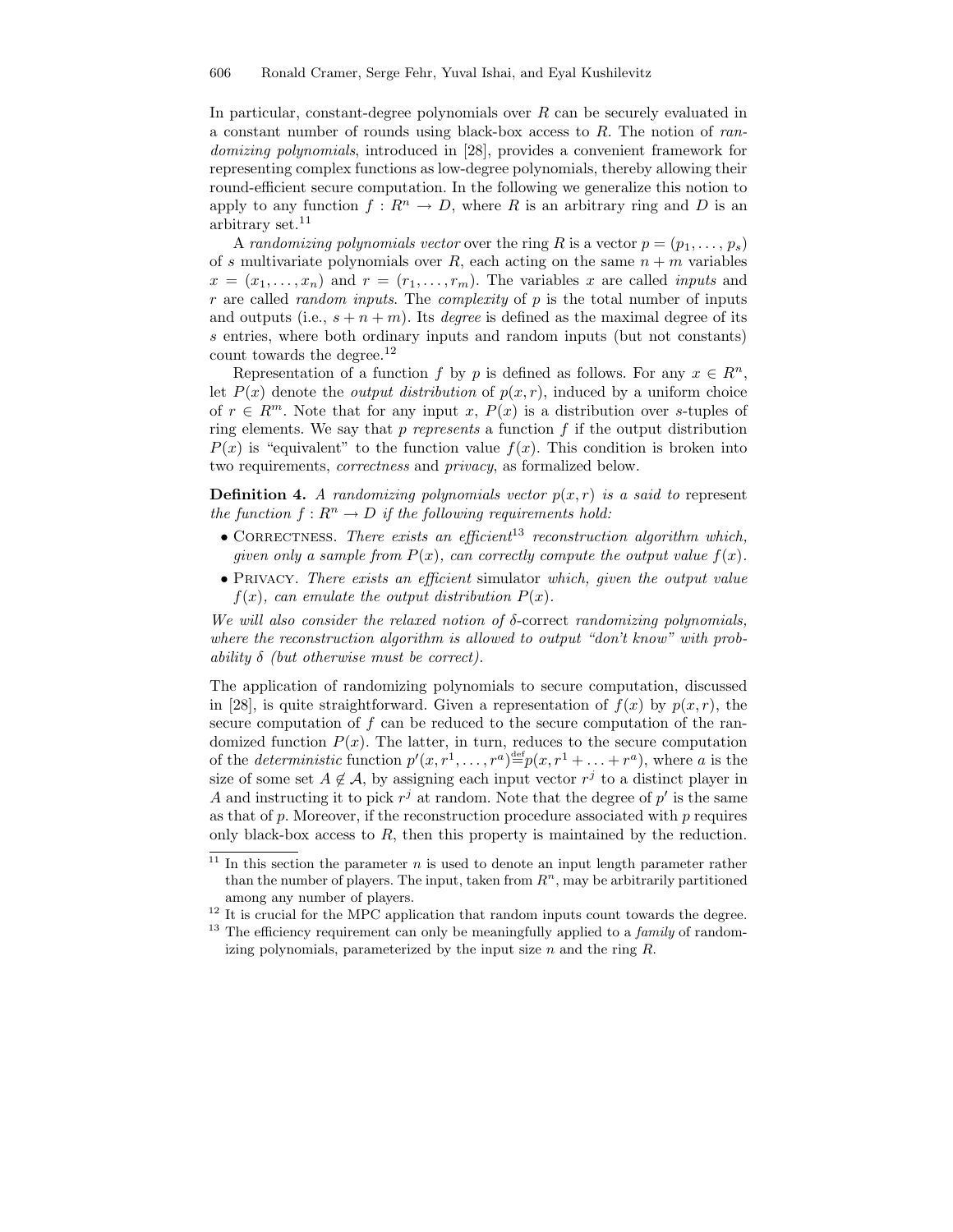Hence, using the results of the previous section, the problem of getting roundefficient MPC over rings reduces to that of obtaining low-degree representations for the functions of interest.

In the following we describe two constructions of degree-3 randomizing polynomials over rings, drawing on techniques from [29, 3].

#### 4.2 Branching Programs over Rings

Branching programs are a useful and well-studied computational model. In particular, they are stronger than the formula model (see Section 4.3). We start by defining a general notion of branching programs over an arbitrary ring R.

**Definition 5.** A branching program BP on inputs  $x = (x_1, \ldots, x_n)$  over R is defined by: (1) a DAG (directed acyclic graph)  $G = (V, E)$ ; (2) a weight function w, assigning to each edge a degree-1 polynomial over  $R$  in the input variables. It is convenient to assume that  $V = \{0, 1, \ldots, \ell\}$ , where  $\ell$  is referred to as the size of BP, and that for each edge  $(i, j) \in E$  it holds that  $i < j$ . The function computed by BP is defined as follows. For each directed path  $\phi = (i_1, i_2, \ldots, i_k)$  in G, the weight of  $\phi$  is defined to be the product  $w(i_1,i_2)\cdot w(i_2,i_3)\cdot \ldots \cdot w(i_{k-1},i_k)$  (in the prescribed order). For  $i < j$ , we denote by  $W(i, j)$  the total weight of all directed paths from i to j (viewed as a function of x). Finally, the function  $f: \mathbb{R}^n \to \mathbb{R}$ computed by BP is defined by  $f(x) = W(0, \ell)(x)$ . We refer to  $W(0, \ell)$  as the output of BP.

Note that, using a simple dynamic programming algorithm, the output of BP can be evaluated from its edge weights using  $O(|E|)$  black-box ring operations.

To represent a branching program by randomizing polynomials, we rely on a recent construction from [29]. However, applying this construction to general rings requires a different analysis. In particular, the original analysis relies on properties of the determinant which do not hold in general over non-commutative rings. Below we provide a more combinatorial interpretation of this construction, which may be of independent interest.

How to GARBLE A BRANCHING PROGRAM. Given a branching program  $BP =$  $(G, w)$  of size  $\ell$ , we define a randomized procedure producing a "garbled" branching program  $BP = (G, \tilde{w})$  of the same size  $\ell$ . The graph G will always be the complete DAG, i.e., each  $(i, j)$  where  $0 \leq i < j \leq \ell$  is an edge in G. We will sometimes also view G as a complete graph, where  $w(i, j) = 0$  if  $(i, j)$  is not originally an edge. The randomization of BP proceeds in two phases.

Main phase. Let  $r_{ij}$ ,  $0 \leq i \leq j \leq \ell$ , be  $\binom{\ell}{2}$  random and independent ring elements. Each  $r_{ij}$  naturally corresponds to an edge. The main randomization phase modifies each original weight  $w(i, j)$  as follows: first, if  $j < \ell$ , it increases it by  $r_{ij}$ . Then, regardless of whether  $j = \ell$ , it decreases it by  $r_{ih} \cdot w(h, j)$  for each h lying strictly between i and j. That is, the updated weights  $w'(i, j)$  obtained at the end of this phase are defined by

$$
w'(i,j) = \begin{cases} w(i,j) + r_{ij} - \sum_{h=i+1}^{j-1} r_{ih} \cdot w(h,j), & j < \ell \\ w(i,j) - \sum_{h=i+1}^{j-1} r_{ih} \cdot w(h,j), & j = \ell \end{cases}
$$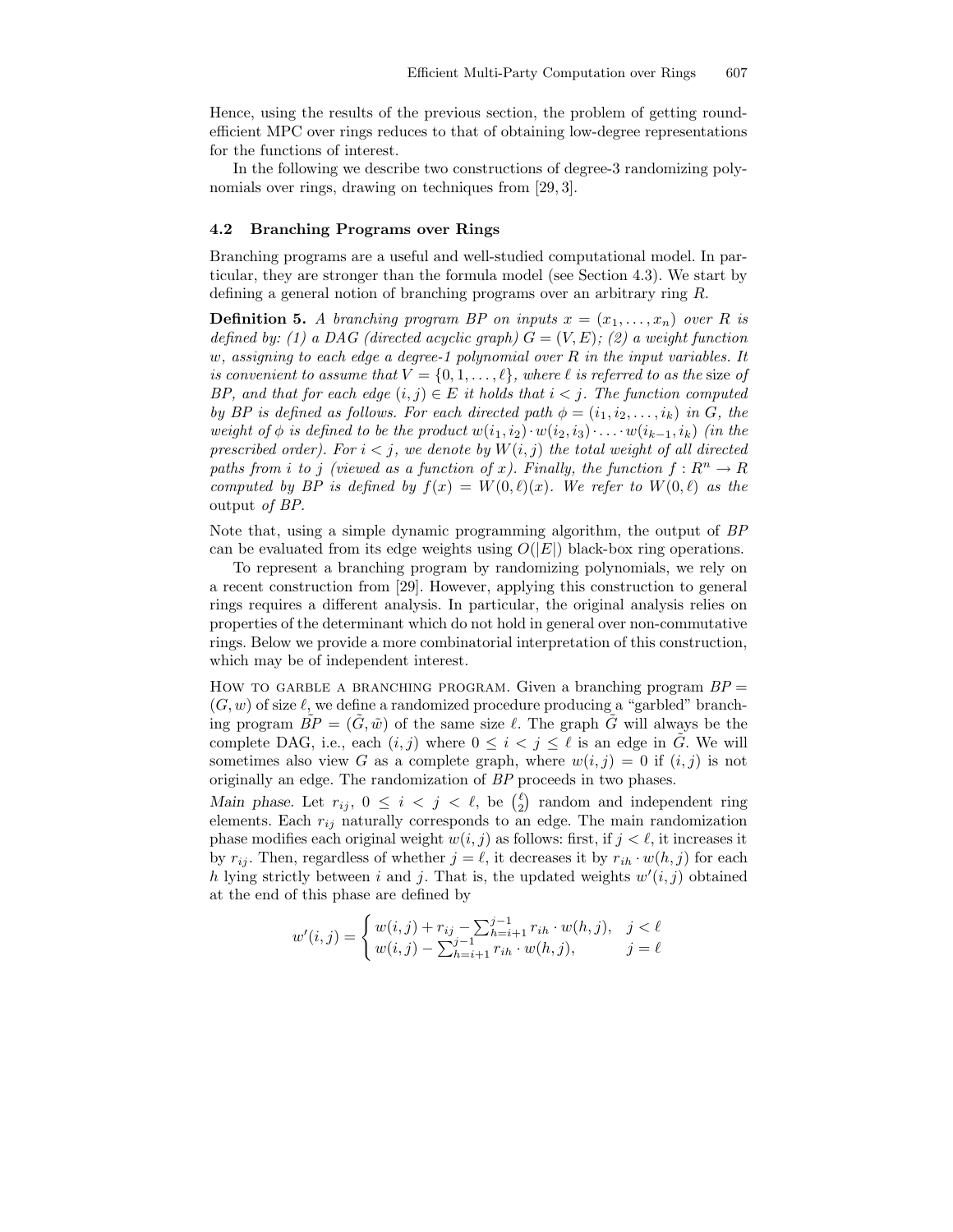Note that each  $w'(i, j)$  is a degree-2 polynomial in the inputs x and the random inputs  $r_{ij}$ .

Cleanup phase. In the main phase the weights of the edges entering  $\ell$  were not fully randomized. In some sense, these edges served as "garbage collectors" for the randomization of the remaining edges. To eliminate the unwanted residual information about x, the following operation is performed. Let  $r'_1, \ldots, r'_{\ell-1}$  be independent random ring elements. The new weights  $\tilde{w}$  are the same as w' for  $(i, j)$  such that  $j < \ell$ , and else are defined by:

$$
\tilde{w}(i,\ell) = \begin{cases}\nw'(i,\ell) - \sum_{j=i+1}^{\ell-1} w'(i,j) \cdot r'_j, & i = 0 \\
w'(i,\ell) + r'_i - \sum_{j=i+1}^{\ell-1} w'(i,j) \cdot r'_j, & i > 0\n\end{cases}
$$

Note that the weights  $\tilde{w}(i, \ell)$  are degree-3 polynomials in  $x, r, r'$  and the remaining weights are all of degree 2. Still, each weight  $\tilde{w}$  is of degree 1 in x, and hence any fixed choice of  $r, r'$  indeed makes  $\tilde{BP}$  a branching program according to our definition.

We define a randomizing polynomials vector  $p(x, r, r')$  representing  $BP$  by the concatenation of all  $\binom{\ell+1}{2}$  weights  $\tilde{w}$ . It has degree 3 and complexity  $O(\ell^2)$ . It can be evaluated using  $O(|E|\ell)$  ring operations assuming that each original weight w depends on a single input variable. We prove its correctness and privacy.

Correctness. It suffices to show that on any input x, the value of  $BP$  equals that of  $BP$ , for any choice of  $r, r'$ . For this, it suffices to show that the positive and negative contributions of each random input cancel each other. Consider the effect of a specific random input  $r_{ij}$  in the main phase. It is involved in two types of operations: (1) it is added to  $w(i, j)$ ; and (2)  $r_{ij} \cdot w(j, k)$  is subtracted from each weight  $w(i, k)$  such that  $k > j$ . We now compare the contribution of (1) and (2) to the output  $W(0, \ell)$ . Since (1) affects exactly those paths that traverse the edge  $(i, j)$ , the positive contribution of  $(1)$  is

$$
W(0,i)\cdot r_{ij}\cdot W(j,\ell).
$$

(Note that, by the distributive law, the above expression covers exactly all directed paths from 0 to  $\ell$  passing through  $(i, j)$ .) Similarly, the negative contribution of  $(2)$  is:

$$
\sum_{k>j} W(0,i) \cdot (r_{ij} \cdot w(j,k)) \cdot W(k,\ell) = W(0,i) \cdot r_{ij} \sum_{k>j} w(j,k) \cdot W(k,\ell)
$$

$$
= W(0,i) \cdot r_{ij} \cdot W(j,\ell)
$$

Hence, the positive and negative contributions of each  $r_{ij}$  exactly cancel each other, as required. A similar argument applies to the cleanup phase operations involving  $r_i'$  (details omitted). To conclude, it suffices for the reconstruction procedure to evaluate the garbled branching program  $\tilde{BP}(x, r, r')$ , which requires  $O(\ell^2)$  ring operations.

Privacy. We argue that, for any fixed x, the distribution of  $\tilde{w}$  induced by the random choice of  $r, r'$  is uniform among all weight assignments having the same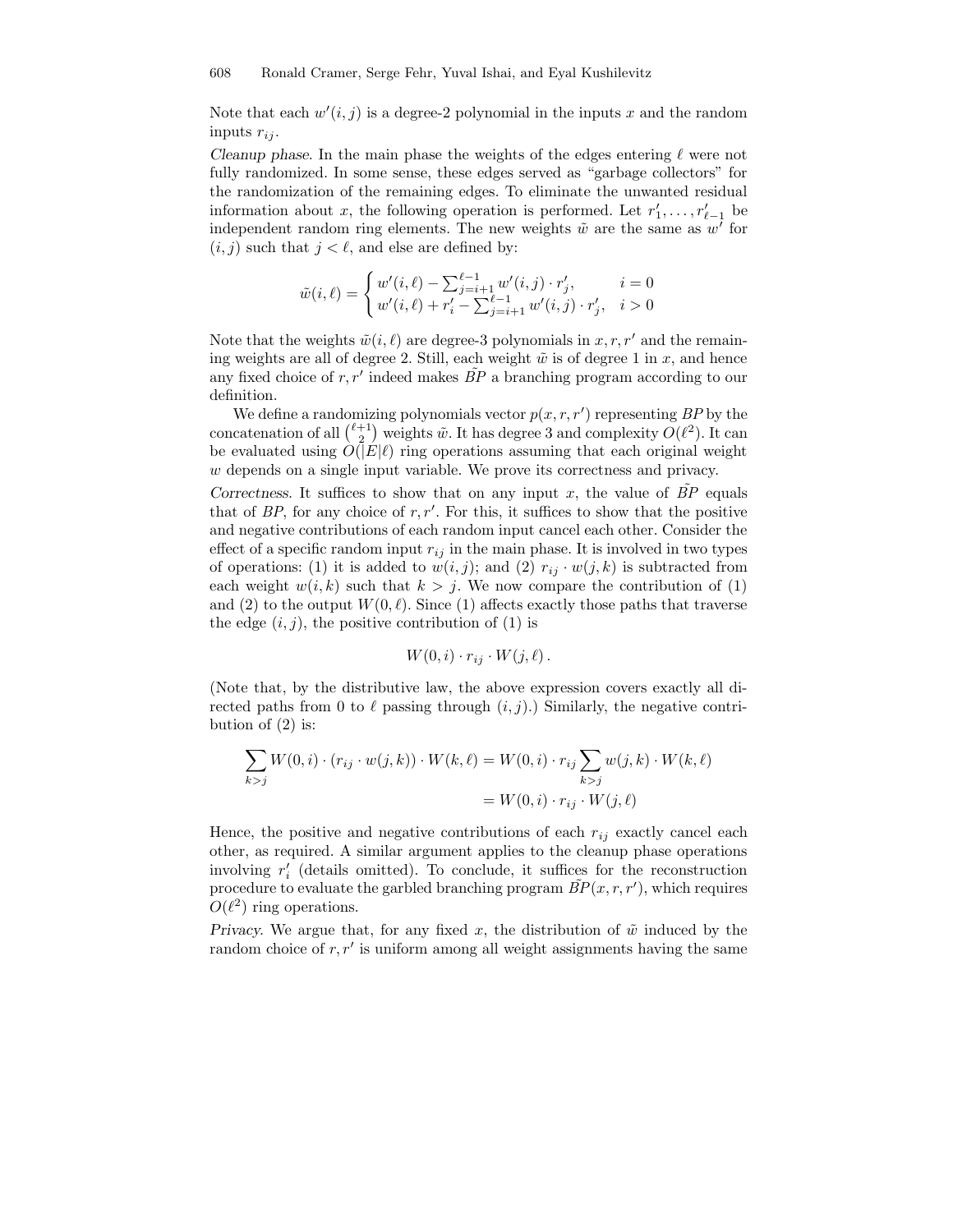output value as  $BP$  on  $x$ . First, note that the number of possible choices of r, r' is  $|R|^{(\ell)}$ +( $\ell$ -1), which is exactly equal to  $|R|^{(\ell+1)}$ , the number of possible weight assignments in each output class.<sup>14</sup> It thus suffices to prove that, for any fixed weight assignment w, the effect of r, r' on w (as a function from  $R^{(\ell+1)-1}$ to  $R^{(\ell+1)}$  is one-to-one. Consider two distinct vectors of random inputs,  $(r, r')$ and  $(\hat{r}, \hat{r}')$ . Order each of them by first placing the  $r_{ij}$  entries in increasing lexicographic order and then the  $r_i'$  entries in decreasing order. Consider the first position where the two ordered lists differ. It is not hard to verify that if the first difference is  $r_{ij} \neq \hat{r}_{ij}$ , where  $j < \ell$ , then the weight of  $(i, j)$  will differ after the main phase. (Note that since  $j < \ell$ , this weight is untouched in the cleanup phase.) The second case, where the first difference is  $r'_i \neq \hat{r}'_i$ , is similar. In this case the two random inputs will induce the same change to the weight of  $(i, \ell)$  in the main phase, and a different change in the cleanup phase. Thus, the garbled weight function is indeed uniformly random over its output class. Given the above, a simulator may proceed as follows. On output value  $d \in R$ , the simulator constructs a branching program BP with  $w(0, \ell) = d$  and  $w(i, j) = 0$ elsewhere, and outputs a garbled version  $\widetilde{BP}$  of  $BP$ .

Combining the above with the results of the previous section, we have:

**Theorem 2.** Let  $BP$  be a branching program over a black-box ring  $R$ , where  $BP$ has size  $\ell$  and m edges. Then BP admits a perfectly secure MPC protocol, communicating  $O(\ell^2)$  ring elements and performing  $O(m\ell)$  ring operations (ignoring polynomial dependence on the number of players). The protocol may achieve an optimal security threshold, and its exact number of rounds corresponds to that of degree-3 polynomials.

Trading communication for rounds. For large branching programs, the quadratic complexity overhead of the previous construction may be too costly. While this overhead somehow seems justified in the general case, where the description size of BP may also be quadratic in its size  $\ell$ , one can certainly expect improvement in the typical case where BP has a sparse graph. A useful class of such branching programs are those that have a small width. BP is said to have length a and width b if the vertices of its graph  $G$  can be divided into a levels of size $\leq b$  each, such that each edge connects two consecutive levels. For instance, for any binary regular language, the words of length  $n$  can be recognized by a constant-width length-n branching program over  $\mathbb{Z}_2$  (specifically, the width is equal to the number of states in the corresponding automaton).

For the case of small-width branching programs, we can almost eliminate the quadratic overhead at the expense of a moderate increase in the round complexity. We use the following recursive decomposition approach. Suppose that the length of  $BP$  is broken into s segments of length  $a/s$  each. Moreover, suppose that in each segment all  $b^2$  values  $W(i, j)$  such that i is in the first level of that

<sup>&</sup>lt;sup>14</sup> Indeed, among the  $|R|^{(\ell+1)}$  possible ways of fixing the weights, there is an equal representation for each output. A bijection between the weight functions of two output values  $d_1, d_2$  can be obtained by adding  $d_1 - d_2$  to the weight of  $(0, \ell)$ .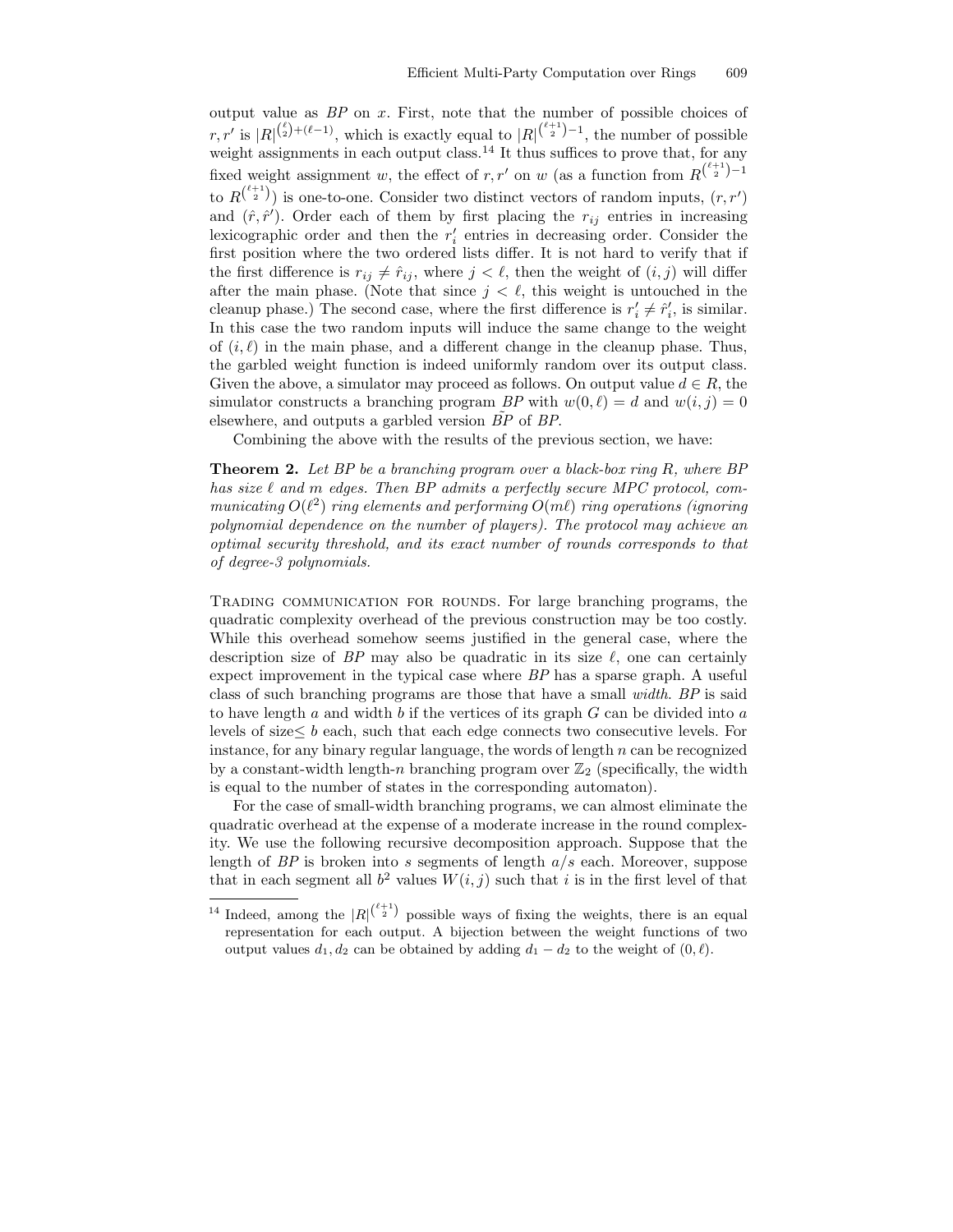segment and  $j$  is in the last level are evaluated. Then, the output of  $BP$  can be computed by a branching program  $BP'$  of length s and width b, such that the edge weights of  $BP'$  are the  $b^2s$  weights  $W(i, j)$  as above. Thus, the secure computation of  $BP$  can be broken into two stages: first evaluate in parallel  $b^2s$ branching programs<sup>15</sup> of length  $a/s$  and width b each, producing the weights  $W(i, j)$ , and then use these weights as inputs to the length-s, width-b branching program  $BP'$ , producing the final output. This process requires to hide the intermediate results produced by the first stage, which can be done with a very small additional overhead. In fact, a careful implementation (following [3]) allows the second stage to be carried out using only a single additional round of broadcast.

If the width b of BP is constant, an optimal choice for s is  $s = O(a^{2/3})$ , in which case the communication complexity of each of the two stages becomes  $O(a^{4/3})$ . This is already a significant improvement over the  $O(a^2)$  complexity given by Theorem 2. Moreover, by recursively repeating this decomposition and tuning the parameters, the complexity can be made arbitrarily close to linear while maintaining a (larger) constant number of rounds. In particular, this technique can be used to obtain nearly-linear perfect constant-round protocols for iterated ring multiplication or for Yao's millionaires' problem [37], both of which admit constant-width linear-length branching programs.

### 4.3 Arithmetic Formulas

An *arithmetic formula* over a ring  $R$  is defined by a rooted binary tree, whose leaves are labeled by input variables and constants (more generally, by degree-1 polynomials), and whose internal nodes, called *gates*, are labeled by either  $+$ (addition) or ' $\times$ ' (multiplication). If R is non-commutative, the children of each multiplication node must be ordered. A formula is evaluated in a gate-by-gate fashion, from the leaves to the root. Its size is defined as the number of leaves and its depth as the length of the longest path from the root to a leave. A formula is balanced if it forms a complete binary tree.

We note that the branching program model is strictly stronger than the formula model. In particular, any formula (even with gates of unbounded fanin) can be simulated by a branching program of the same size. Thus, the results from Section 4.2 apply to formulas as well.

We combine a complexity result due to Cleve [12] with a variant of a randomization technique due to Beaver [3] (following Kilian [31] and Feige et al. [20]) to obtain an efficient representation of formulas by degree-3 randomizing polynomials. If the formula is balanced, the complexity of this representation can be made nearly linear in the formula size. However, in contrast to the previous construction, the current one will not apply to a  $black-box$  ring  $R$  and will not offer perfect correctness. Still, for the case of balanced arithmetic formulas, it can provide better efficiency.

<sup>&</sup>lt;sup>15</sup> It is possible to avoid the  $b<sup>2</sup>$  overhead by modifying the garbled branching program construction so that all weights  $W(i, j)$  in each segment are evaluated at once.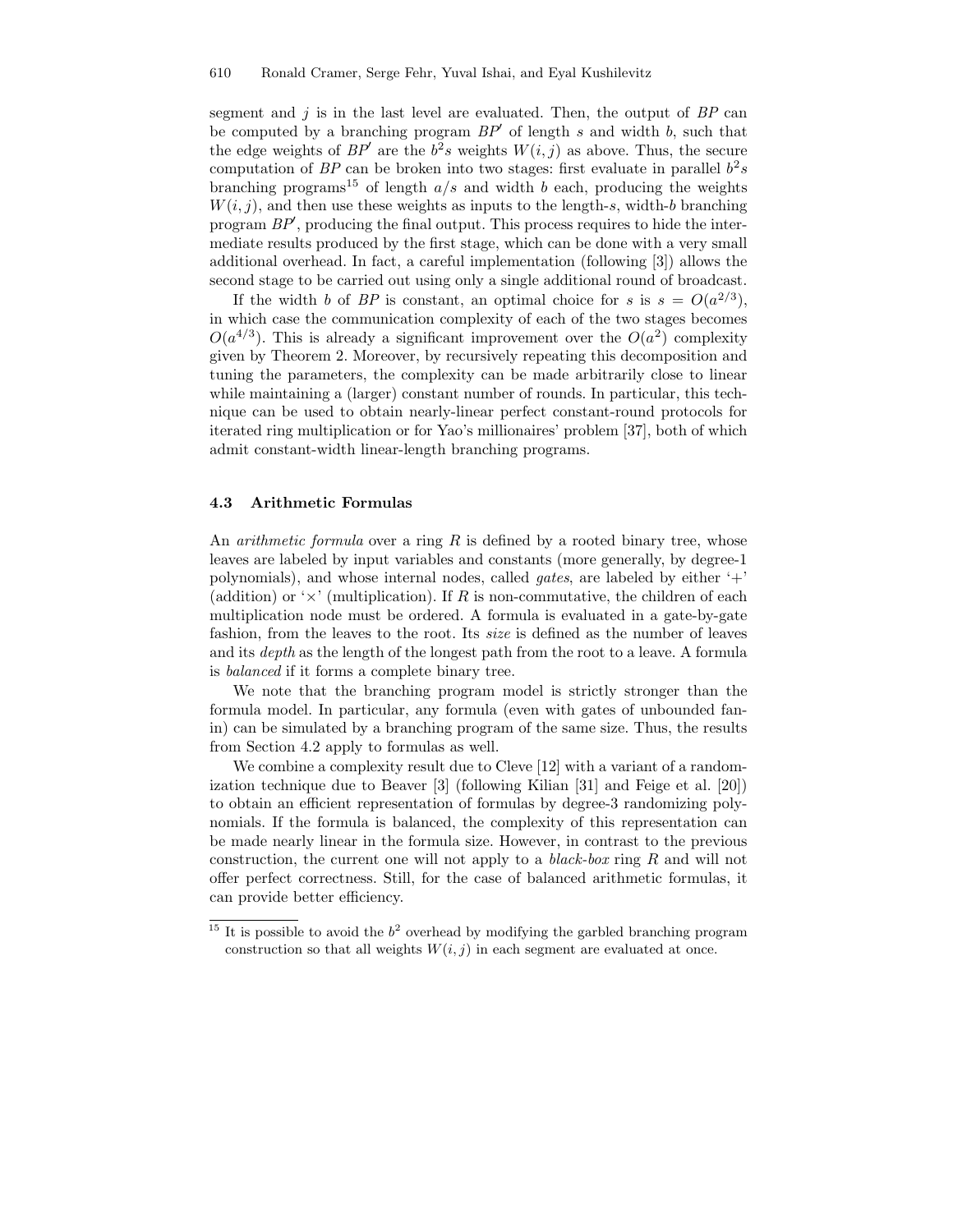FROM FORMULAS TO ITERATED MATRIX PRODUCT. In  $[12]$ , it is shown that an arithmetic formula of depth  $d$  over an arbitrary ring  $R$  with 1 can be reduced to the *iterated product* of  $O((2^d)^{1+\frac{2}{b}})$  matrices of size  $c = O(2^b)$  over R, for any constant b. Each of these matrices is invertible, and its entries contain only variables or constants.<sup>16</sup> The output of the formula is equal to the top-right entry of the matrix product. Note that if the formula is balanced, then the total size of all matrices can be made nearly linear in the formula size.

Next, we consider the problem of randomizing an entry of an iterated matrix product as above. Having already established the possibility of constant-round MPC over black-box rings, we focus on efficiency issues and restrict our attention to the special case of fields. Indeed, the following construction does not apply to black-box rings (though may still apply with varied efficiency to non-field rings). In what follows we let K denote a finite field,  $K^{c \times c}$  the set of  $c \times c$  matrices over K, and  $GL<sub>c</sub>(K)$  the group of *invertible*  $c \times c$  matrices over K.

Randomizing an iterated product of invertible matrices. To represent an iterated matrix product by degree-3 randomizing polynomials, we modify a randomization technique from [3]. See [16] for a proof of the next proposition.

**Proposition 2.** Let  $M_2, \ldots, M_{k-1} \in GL_c(K)$ , let  $\hat{M}_1$  be a nonzero row vector and  $\hat{M}_k$  a nonzero column vector. Suppose that at most a  $(\delta/2k)$ -fraction of the  $c \times c$  matrices over K are singular. Then,

$$
(\hat{M}_1S_1, S_2S_1, S_2M_2S_3, S_4S_3, S_4M_3S_5, \ldots, S_{2k-2}S_{2k-3}, S_{2k-2}\hat{M}_k),
$$

where  $S_1, \ldots, S_{2k-2}$  are uniformly random matrices, is a  $\delta$ -correct degree-3 representation for the iterated product  $\hat{M}_1 M_2 \cdots M_{k-1} \hat{M}_k$ .

Note that if the field  $K$  is small, the correctness probability can be boosted by working over an extension field (thereby increasing the probability of picking invertible matrices).

By choosing  $\hat{M}_1$  and  $\hat{M}_k$  to be unit vectors, Proposition 2 can be used to represent a single entry in an iterated product of invertible matrices, as required for applying Cleve's reduction. Thus, we have:

**Theorem 3.** Let  $F$  be an arithmetic formula of depth  $d$  over a finite field  $K$ . Then, F admits a constant-round MPC protocol communicating  $2^{d+O(\sqrt{d})}$  field elements (i.e.,  $s \cdot 2^{O(\sqrt{\log s})}$  elements if F is a balanced formula of size s). The protocol can either have a minimal round complexity (corresponding to degree-3 polynomials) with  $O(|K|^{-1})$  failure probability, or alternatively achieve perfect correctness and privacy in an expected constant number of rounds (where the expected overhead to the number of rounds can be made arbitrarily small).

<sup>&</sup>lt;sup>16</sup> The requirement that R has 1 can be dispensed with by using an appropriate extension of R.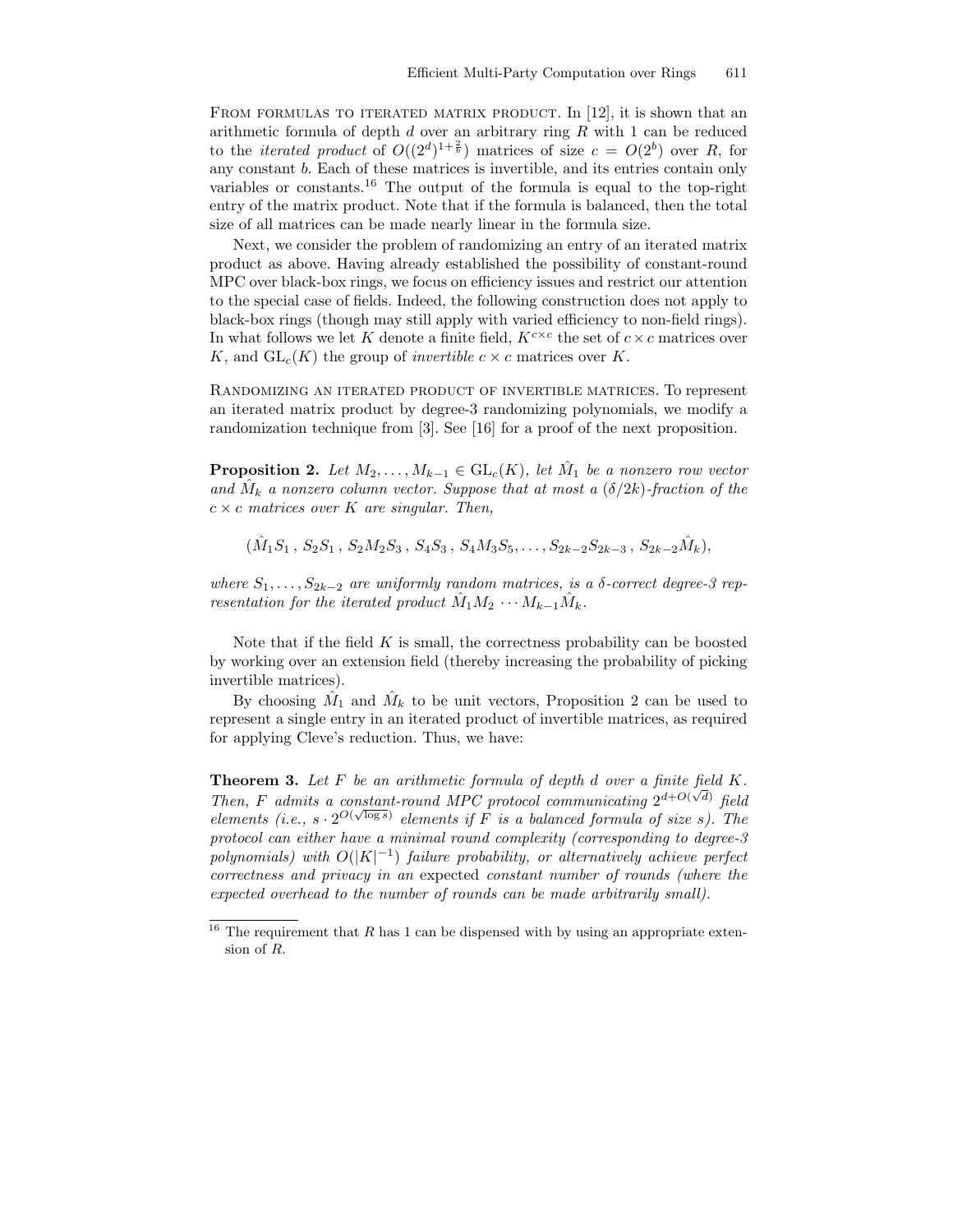## 5 Application: Securely Computing the MAX Function

Aside from its theoretical value, the study of MPC over non-field rings is motivated by the possibility of embedding useful computation tasks into their richer structure. In this section we demonstrate the potential usefulness of this approach by describing an application to the round-efficient secure computation of the maximum function.

Suppose there are *n* players, where each player  $P_i$  holds an integer  $y_i$  from the set  $\{0, 1, \ldots, M\}$ . (We consider M to be a feasible quantity.) Our goal is to design a protocol for securely evaluating  $max(y_1, \ldots, y_n)$  with the following optimization criteria in mind. First, we would like the round complexity to be as small as possible. Second, we want to minimize the communication complexity subject to the latter requirement.

Our solution proceeds as follows. Let  $k$  be a (statistical) security parameter, and fix a ring  $R = \mathbb{Z}_{Q^M}$  where Q is a k-bit prime. We denote the elements of R by  $1, 2, \ldots, Q^M = 0$ . Consider the degree-2 randomizing polynomial

$$
p(x_1,\ldots,x_n,r_1,\ldots,r_n)=\sum_{i=1}^n r_ix_i
$$

over R. It is not hard to verify that: (1) the additive group of R has exactly  $M+1$  subgroups, and these subgroups are *totally* ordered with respect to containment;<sup>17</sup> and (2) the output distribution  $P(x_1, \ldots, x_n)$  is uniform over the maximal (i.e., largest) subgroup generated by an input  $x_i$ . Specifically,  $P(x_1, \ldots, x_n)$ is uniform over the subgroup generated by  $Q<sup>j</sup>$ , where j is the maximal integer from  $\{0, 1, \ldots, M\}$  such that  $Q^j$  divides all  $x_i$ .

We are now ready to describe the protocol. First, each player  $i$  maps its input  $y_i$  to the ring element  $x_i = Q^{M-y_i}$ . Next, the players securely sample an element z from the output distribution  $P(x_1, \ldots, x_n)$ . This task can be reduced to the secure evaluation of a *deterministic* degree-2 polynomial over  $R$  (see Section 4.1). Finally, the output of the computation is taken to be the index of the minimal subgroup of R containing z; i.e., the output is 0 if  $z = 0$  and otherwise it is  $M - \max\{j : Q^j$  divides z}. Note that the value of z reveals no information about the inputs  $y_i$  except what follows from their maximum, and the protocol produces the correct output except with probability  $1/Q \leq 2^{-(k-1)}$ . We stress that an active adversary (or malicious players) cannot gain any advantage by picking "invalid" inputs  $x_i^*$  to the evaluation of P. Indeed, any choice of  $x_i^*$  is equivalent to a valid choice of  $x_i$  generating the same subgroup.

We turn to analyze the protocol's efficiency. Recall that our main optimization criterion was the round complexity. The protocol requires the secure evaluation of a single *degree-2* polynomial over R. Using off-the-shelf MPC protocols (adapted to the ring  $R$  as in Section 3), this requires fewer rounds than eval-

<sup>&</sup>lt;sup>17</sup> This should be contrasted with the field of the same cardinality, which has  $2^M$ partially ordered additive subgroups.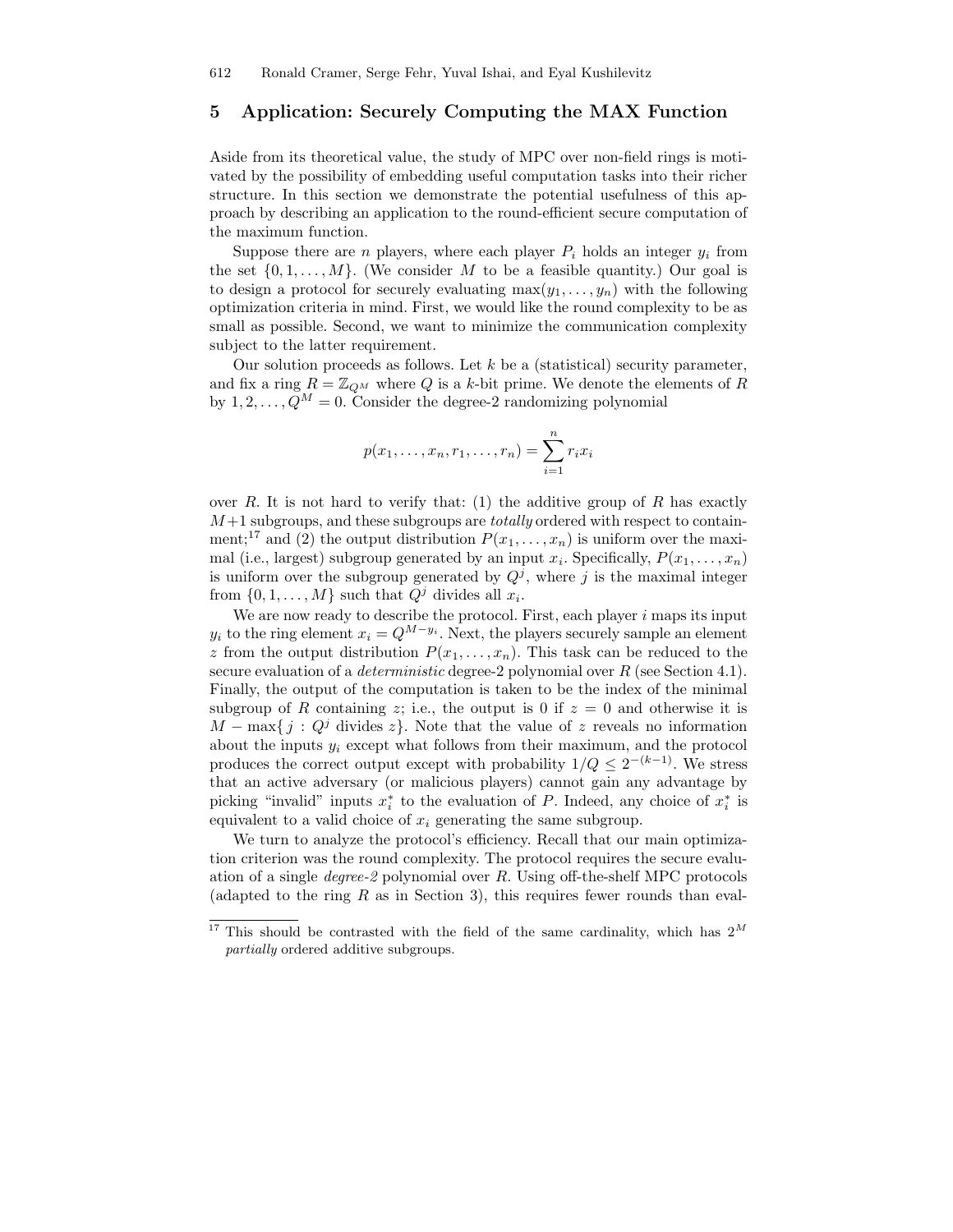uating degree-3 polynomials or more complex functions.<sup>18</sup> The communication complexity of the protocol is linear in  $M$  and polynomial in the number of players. In [16] we discuss several alternative approaches for securely evaluating the maximum function. All of these alternatives either require more rounds, require a higher communication complexity (quadratic in  $M$ ), or fail to remain secure against an active adversary.

# Acknowledgements

We would like to thank Ivan Damgård and Tal Rabin for helpful discussions.

# References

- 1. J. Bar-Ilan and D. Beaver. Non-cryptographic fault-tolerant computing in a constant number of rounds of interaction. In Proc. of 8th PODC, pp. 201-209, 1989.
- 2. D. Beaver. Efficient multiparty protocols using circuit randomization. In Proc. of CRYPTO '91, LNCS 576, pp. 420-432, 1991.
- 3. D. Beaver. Minimal-latency secure function evaluation. In Proc. of EUROCRYPT '00, LNCS 1807, pp. 335-350, 2000.
- 4. D. Beaver, J. Feigenbaum, J. Kilian, and P. Rogaway. Security with low communication overhead (extended abstract). In Proc. of CRYPTO '90, LNCS 537, pp. 62-76, 1990.
- 5. D. Beaver, S. Micali, and P. Rogaway. The round complexity of secure protocols (extended abstract). In Proc. of 22nd STOC, pp. 503-513, 1990.
- 6. M. Ben-Or, S. Goldwasser, and A. Wigderson. Completeness theorems for noncryptographic fault-tolerant distributed computation. In Proc. of 20th STOC, pp. 1-10, 1988.
- 7. R. Canetti. Security and composition of multiparty cryptographic protocols. In J. of Cryptology, 13(1):143-202, 2000.
- 8. R. Canetti. Universally Composable Security: A New Paradigm for Cryptographic Protocols. In Proc. of 42nd FOCS, pp. 136-145, 2001.
- 9. R. Canetti, U. Feige, O. Goldreich and M. Naor. Adaptively secure computation. In Proc. of 28th STOC, pp. 639-648, 1996.
- 10. D. Chaum, C. Crepeau, and I. Damgård. Multiparty unconditional secure protocols. In Proc. of 20th STOC, pp. 11-19, 1988.
- 11. C. Cachin, J. Camenisch, J. Kilian, and J. Muller. One-round secure computation and secure autonomous mobile agents. In Proc. of 27th ICALP, pp. 512-523, 2000.
- 12. R. Cleve. Towards Optimal Simulations of Formulas by Bounded-Width Programs. In Computational Complexity 1: 91-105, 1991.
- 13. R. Cramer, I. Damgård, and U. Maurer. General secure multi-party computation from any linear secret-sharing scheme. In Proc. of EUROCRYPT '00, LNCS 1807, pp. 316-334, 2000.
- 14. R. Cramer, I. Damgård, and J. Nielsen. Multiparty computation from threshold homomorphic encryption. In Proc. of EUROCRYPT '01, LNCS 2045, pp. 280-299, 2001.

<sup>18</sup> The exact number of rounds being saved depends on the specific setting, e.g. on whether a broadcast channel is available.